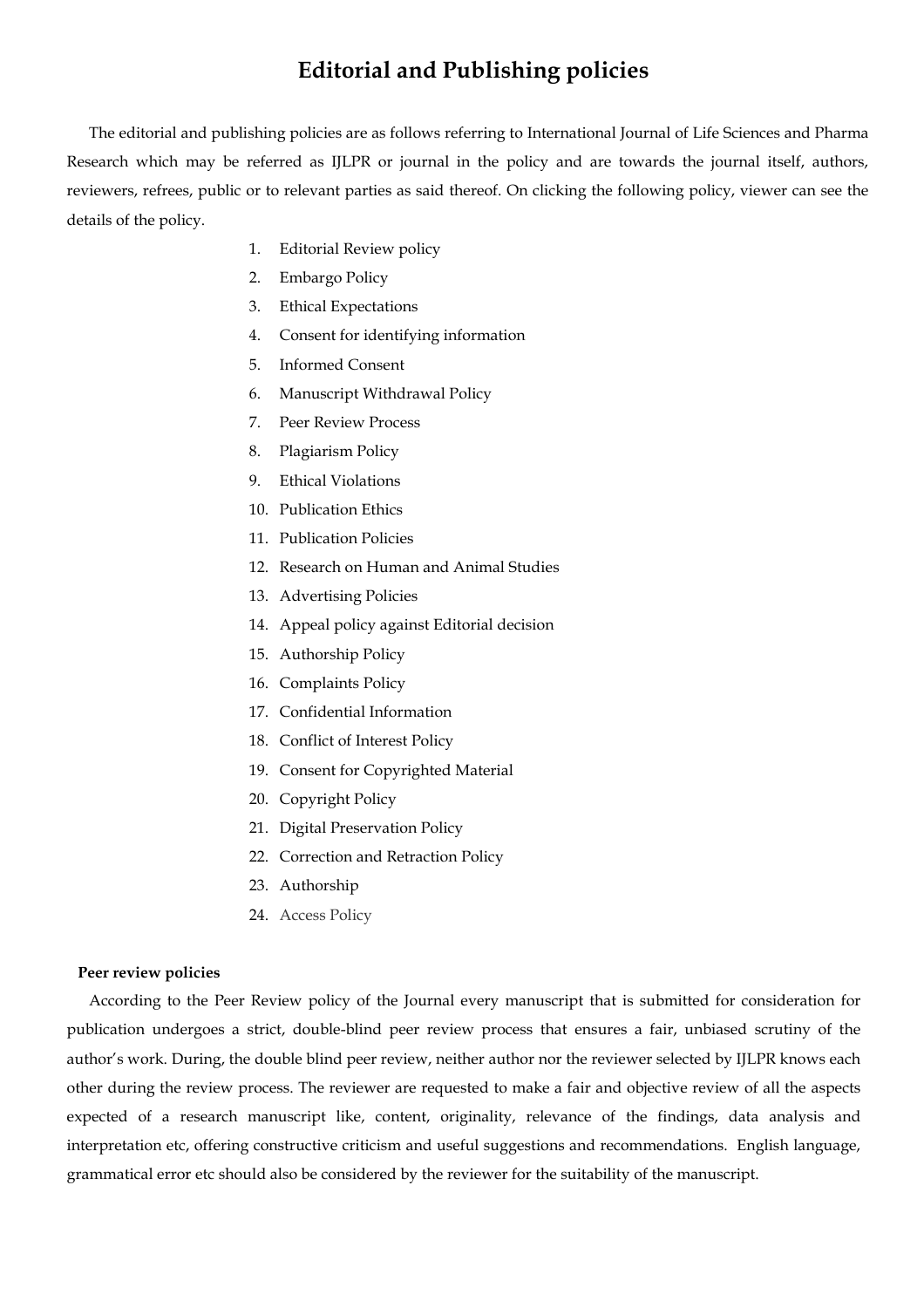## 1. **Editorial Review Policy**

Our Chief Editor/Managing Editor scrutinizes (Peer Review - First screening) of IJLPR of all submitted documents like manuscripts, cover letters, texts, figures like charts, tables and annexures submitted for publication in the Journal. This first screening includes ensure of reference style, within the scope of the journal, basic science relevance, basic structure viz: abstract, keyword, introduction etc. If the need for any changes is realized, authors are intimated about the requirements for the change. After relevant changes are made the authors have to resubmit the required documents. Assistant editor also checks for the content and concept of the manuscript and give his comment.

If the manuscript does not meet the required standard or if it is out of the scope of the IJLPR, it will be rejected. If the manuscript passes those above screening, provisional acceptance would be sent and the authors would be asked to submit a vouching certificate or written declaration by a suitable doctorate relevant to the subject of the manuscript that the manuscript is an original work of the author and fit for the international publication and that doctorate takes a personal responsibility for the originality and truth of the research work. This provisional acceptance does not guarantee complete acceptance as the comments from the following peer review needs to be rectified by the author.

Following this, the manuscript would be subjected to Double Blind peer review process. Qualified reviewers (Preferably Doctorates and sufficient experienced individuals either in research or academic or service) in the respective and relevant filed of the manuscript would be selected for the peer review. About 3 to 4 reviewers (Inclusive of advisory editorial board member) would be selected sent an invitation to review the manuscript. They can decline an offer if there is any conflict of interest with regard to the subject matter of the manuscript or for other reasons. On accepting they will be sent the manuscripts for reviewing. They are automatically bound by the policy of the Journal to strict confidentiality of their assignment and of the identities of the authors. The manuscript would be sent to them for peer review and also scrutinized for grammar, style and punctuations.

Reviewers are expected to be prompt in fulfilling all the requirements to complete their assignments. They must cooperate with the Editorial office in sticking to deadlines. They have to record their comments and suggestions in the given space in the manuscript.

The reviewer are requested to make a fair and objective review of all the aspects expected of a research manuscript like, content, originality, relevance of the findings, data analysis and interpretation etc, offering constructive criticism and useful suggestions and recommendations. English language, grammatical error etc should also be considered by the reviewer for the suitability of the manuscript.

In order to facilitate an unbiased fair review of the manuscript, we follow double blind peer review process where, the identities of the peer reviewers and the authors are not disclosed to each other. Strict confidentiality is maintained in this regard until the manuscript is accepted and published. The reviewer comments are sent to the author for revision or rectification and would be expected to sent back to the reviewer .This takes place until reviewer gives approval for the manuscript (with or without condition statement). Then the manuscript would be sent to the editor in chief/managing editor (Second screening) with the reviewer comments (with conditions (if any)) and author rectification and it is at this stage the final acceptance or rejection of the manuscript is decided, based on the comments of the peer review. On final acceptance of the manuscript, acceptance intimation would be sent to the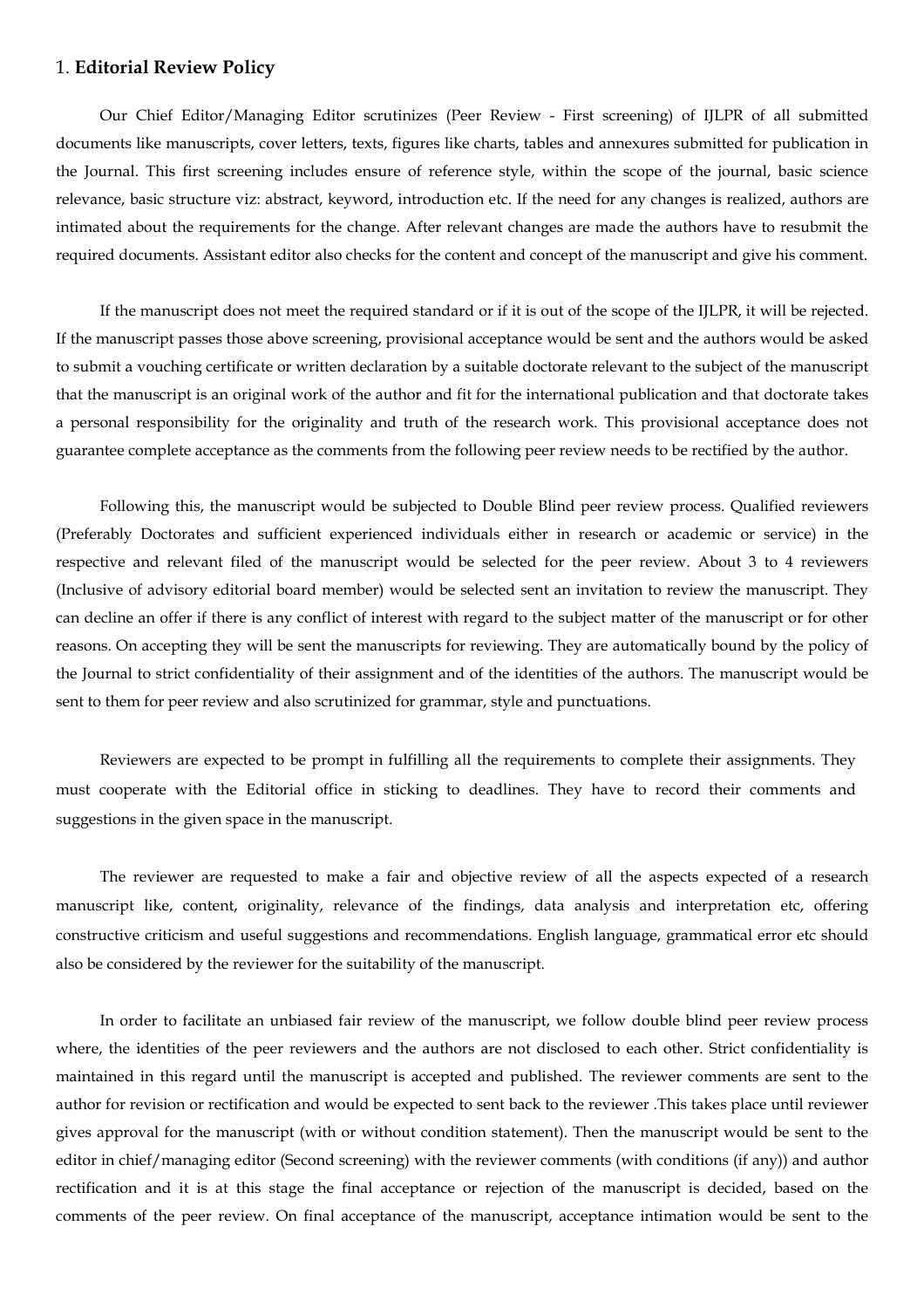author without much delay, but on rejection, editor in chief can decide to send the manuscript to another 2 reviewers (Reviewer 4 and reviewer 5) and if both accepts, the manuscript would be accepted for publication, but if both or either one of them rejects, the manuscript would be rejected and returned to the author with comments for rejection. In case the author is not satisfied with the decisions of the reviewers they are entitled to appeal against it with proper reasons and explanation for why the manuscript can be accepted. The editor in chief decides on reconsidering for second peer review process based on the author's reasons and explanation.

After proof corrections are done by the author on the final version (Preprint Proof) of the manuscript, the manuscript is formatted as PDF files for publication. We try our best to peer review screen the manuscript from submission till publication and any time if the manuscript is found defective in its content/breaching of embargo/unethical practice of the author etc, then rectification/explanation would be requested from the author and if not suitably rectified/explain, then the manuscript would be held from publishing.

In the case of a provisionally accepted manuscript, the IJLPR requests author to send a written declaration from a suitable doctorate of that field to send a declaration vouching that the manuscript is authentic and original .This doctorate person should not be any of the author of the manuscript. This declaration supports the originality of the manuscript along with our peer review and reflects the author's credibility. After proof corrections are done by the author the final version of the manuscript is formatted as HTML, PDF files for publication.

#### **Screening Guidelines:**

All reviewers, editorial board members selected for the peer review process for the respective manuscript will be sent "screening guidelines". This guidelines helps to review the manuscript for any error or lacuna or technical/scientific/logic etc requisite. Reviewers are also free to review more than these screening guidelines provide but they are expected to review towards error free manuscript. This Screening guidelines is confidential for the reviewers and are available only for the review members.

#### **Editor "Manuscript screening guidelines"**

All members of the Editorial Board will follow the Manuscript screening guidelines. This is the key for an effective editorial process to be followed uniformly by all the members of the board. Details of this "Manuscript screening guidelines" are available only for the members.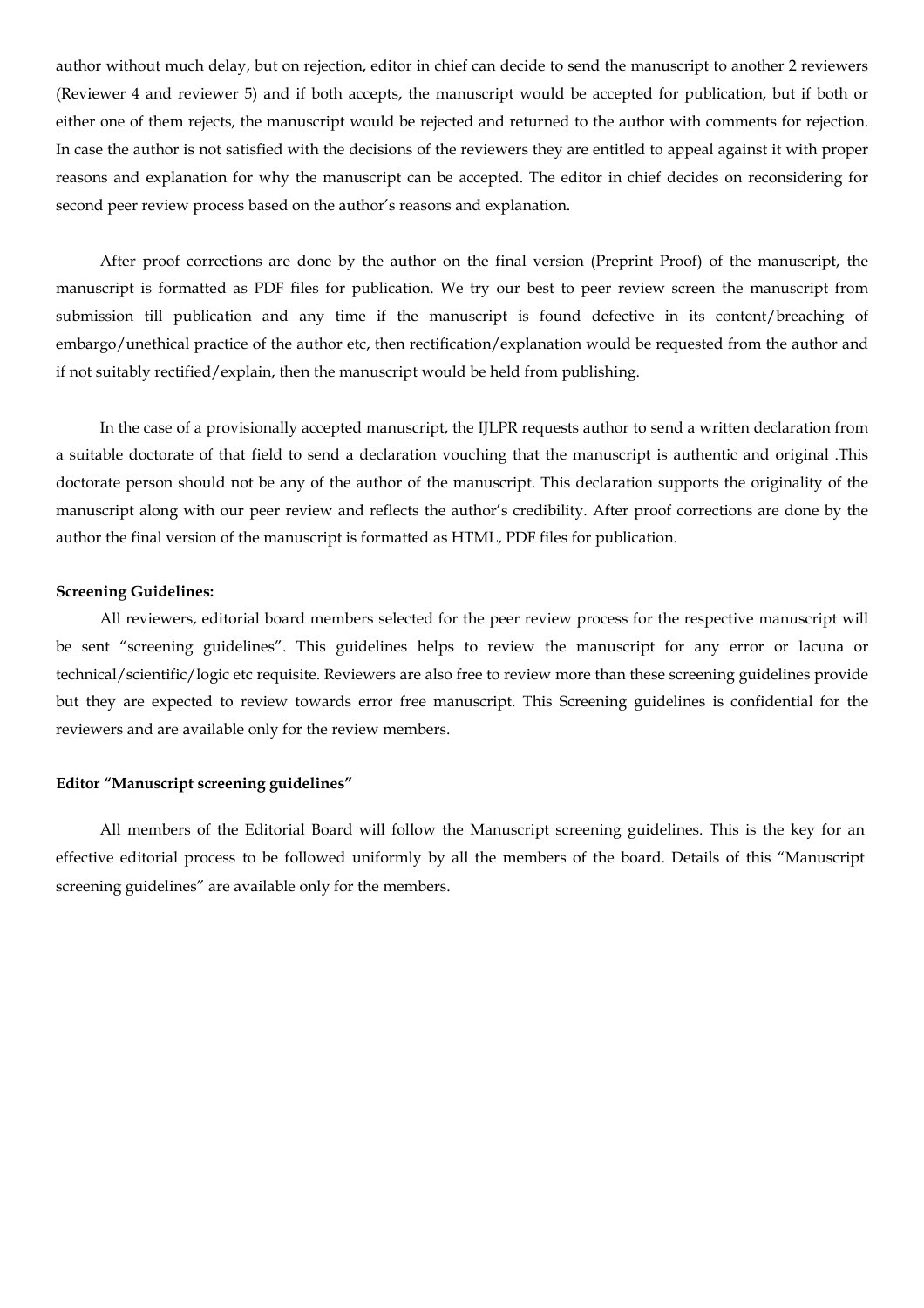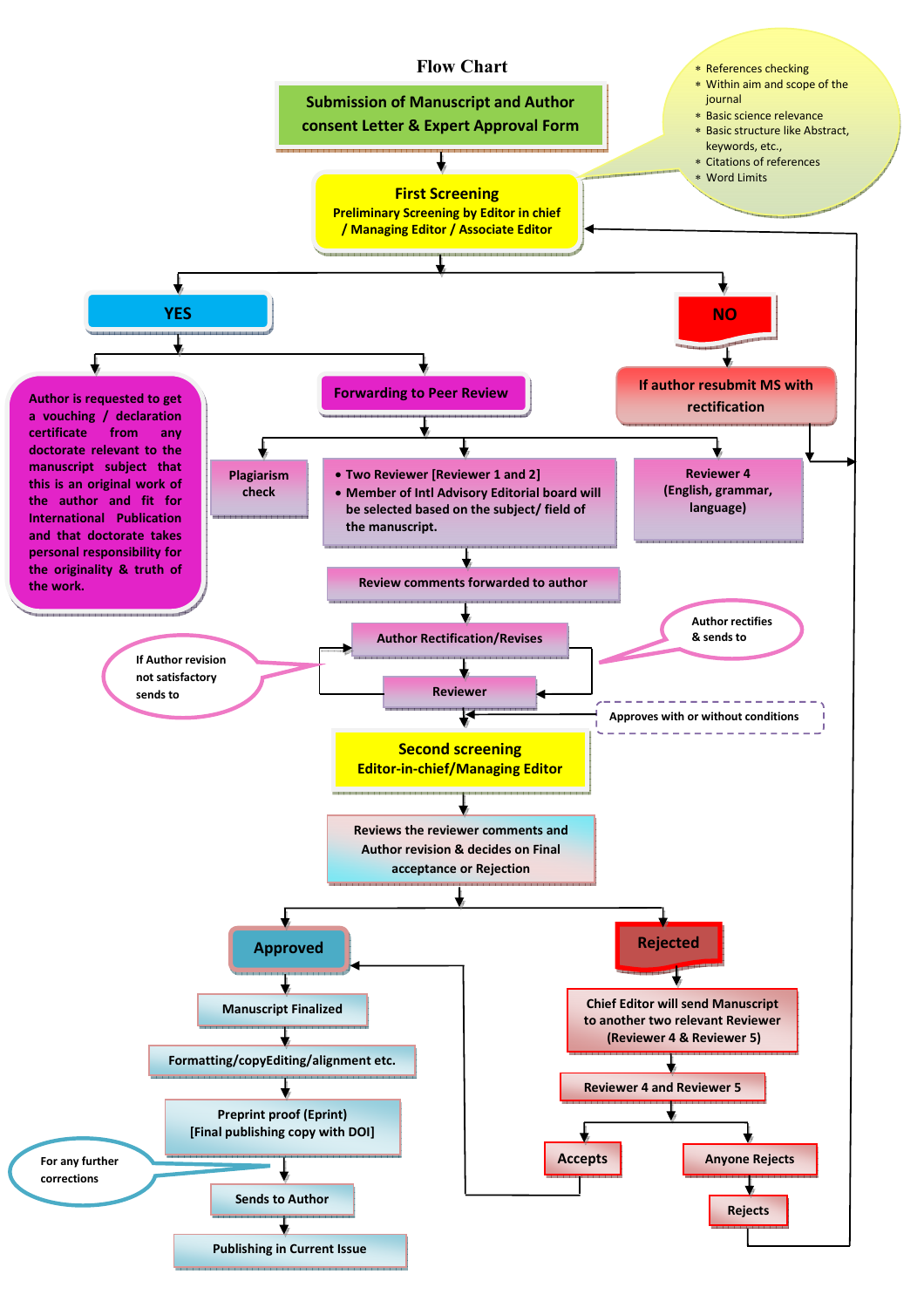## **2. Embargo Policy**

### **Responsibilities of the Journals**

In order to ensure that there is no unwarranted access to all manuscripts that are submitted to the IJLPR Journal, we follow a strict embargo policy. The press or public will not have access to the manuscripts until they are published. All possible measures will be taken to make sure that the reviewer honours their promise to confidentiality. IJLPR will not take the responsibility for any breach of confidentiality either by the reviewer, editorial board member or the corresponding author towards publishing of the manuscript until it gets published in our journal but necessary action will be initiated against that party. Our embargo period would be 15<sup>th</sup> of quarter (January, April, July, October) of every year as assigned respectively for that manuscript for that quarter.

If a manuscript is released for public access or to the press before its publication by a breach of confidentiality, the Journal may not publish even an accepted manuscript. But the manuscript can be presented in the conference or seminars but proper citation or reference should be cited to our journal. We support and encourage discussion of the particular manuscript among the scientists or researcher or news media until embargo period but care should be taken by the author not to reveal complete datas or the complete manuscript or any other activity which hamper our journal citation of that manuscript or any purported reason of publishing in our journal.If the Journal chooses to make a press release or any other publicity, the information will be given to the authors concerned. And the details regarding the authors will also be shared with the press personnel or publically displayed. If any litigation or unethical practise made by the author, IJLPR has the right to publish the unethical practise along with the details of the author etc.

#### **Responsibilities of the authors**

A similar guarantee of confidentiality is expected from the authors also. The author should not release a paper or any part of the paper or the key findings of the study to the press or for public access before publication and if so, they need to cite that the full paper is under press of our journal. From the time of submission till the time of rejection/publication in case of acceptance, author should avoid sharing the details of the manuscript to public or the press. But if in any case, any information regarding the manuscript (research findings or the content of the manuscript in part or full) is shared by the author in the form of interview to press or any other form of oral or written communication (in website/forum/blog) it should be withheld from publication until the Press Embargo date. If this rule is not adhered to then it will be treated as violation of the Journal's embargo policy. These rules of this policy will be in vogue till the embargo is lifted and an "Early version View/forth coming issue listing" is published. The authors can discuss with their peers but should not do this to the extent that complete or part of the unpublished manuscript being published in the media or the public access before the date of full manuscript publishing by our journal.This embargo restriction will be lifted only after the publication of the manuscript in the IJLPR Journal and thereafter the author can post it anywhere but only after due citation requirements are fulfilled.

#### **Responsibilities of media and public**

The media is expected to follow ethical procedures of the press and refrain from publishing any material before the time for lifting of embargo rules.

**In case a material is shared to seek expert advice they should still be considered bound by the rules of the Journal's embargo policy. And any dishonouring even by third parties will be considered an offence.**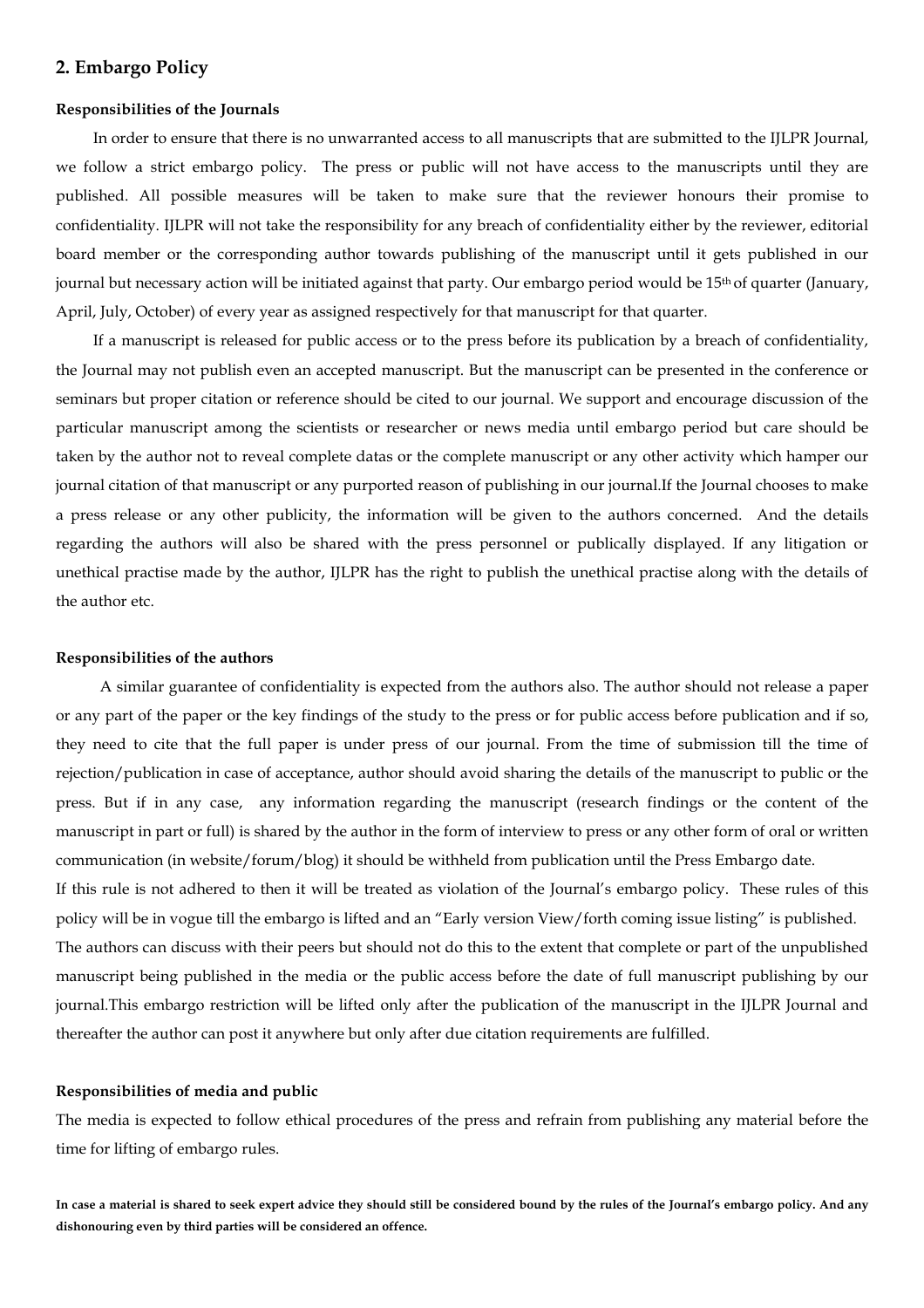## **3. Ethical Expectations**

There is an ethical binding on all the members of the various departments of the Journal. Everyone is expected to perform his/her duties within certain ethical code. The following describes those roles and responsibilities of the various members working for the Journal.

## **Editor-in-Chief and Managing Editor**

- 1. To follow an inclusive approach to the editorial policy without any discrimination on the basis of nationality, ethnicity, race, gender, language, religious faith or political leanings
- 2. To ensure publication of material that would be relevant, useful and within the scope of the Journal, contributing to the academic field in every possible way.
- 3. To facilitate a fair, unbiased scrutiny of the author's work, offering constructive criticism and refraining from slanderous or derogatory remarks, so that the deserving works get published
- 4. To protect confidentiality in all matters.
- 5. To handle cases of plagiarism and other copyright violation in a judicious manner.
- 6. To ensure careful handling of cases of conflict of interests.
- 7. To promptly respond to queries and complaints.
- 8. To perform all editorial duties promptly.
- 9. All complaints of ethical violations and unethical practices and conflict of interest should be investigated in promptly and fair way.
- 10. To ensure confidentiality of the manuscript datas, ideas and authors work and should refrain from personal gains and should maintain the integrity of the journal.
- 11. To uphold the ethical values, the credibility and the integrity of the Journal.

## **Members of the Editorial Board**

- 1. To follow an inclusive approach to the editorial policy without any discrimination on the basis of nationality, ethnicity, race, gender, language, religious faith or political leanings.
- 2. To ensure publication of material that would be relevant, useful and within the scope of the Journal, contributing to the academic field in every possible way
- 3. To facilitate a fair, unbiased scrutiny of the author's work, offering constructive criticism and refraining from slanderous or derogatory remarks, so that the deserving works get published
- 4. To accept an assignment of peer reviewing only if manuscript pertains to their subject of expertise.
- 5. To ensure careful handling of cases of conflict of interests
- 6. To coordinate efficiently with the Editor-in-chief and managing editor
- 7. To uphold the ethical values, the credibility and the integrity of the Journal
- 8. To protect confidentiality in all matters
- 9. To handle cases of plagiarism and other copyright violation in a judicious manner and to inform the editor immediately about those violations.
- 10. To declare if any conflict of interest (if necessary). Should refrain from peer review if any existing of conflict of interest.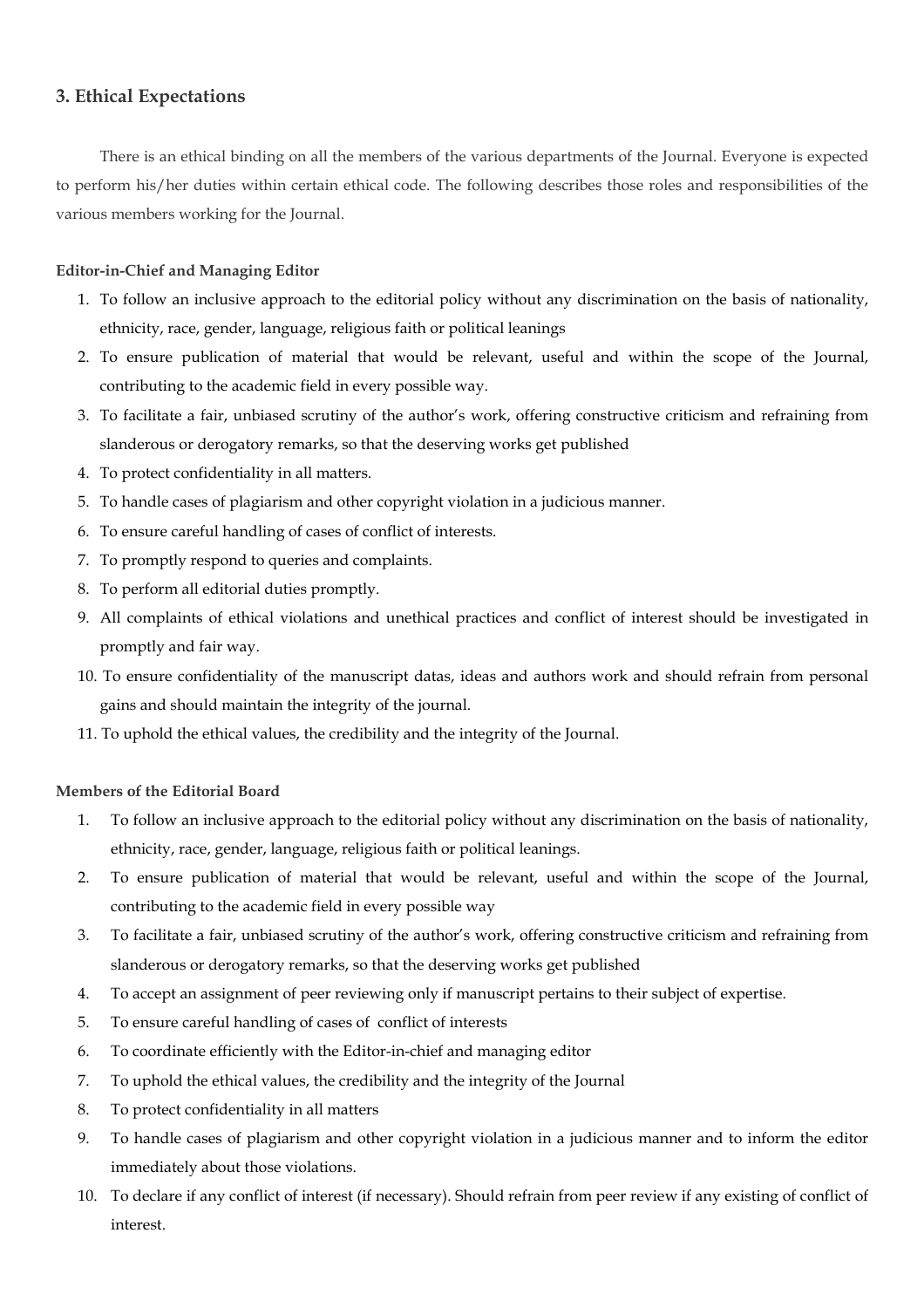- 11. To ensure careful handling of cases of conflict of interests
- 12. To coordinate efficiently with the Editor-in-chief and managing editor
- 13. To uphold the ethical values, the credibility and the integrity of the Journal.

## **Peer Reviewers**

- 1. To facilitate a fair, unbiased scrutiny of the author's work, offering constructive criticism and refraining from slanderous or derogatory remarks, so that the deserving works gets published
- 2. To protect confidentiality in all matters regarding the peer review process.
- 3. To handle cases of plagiarism and other copyright violation in a judicious manner and to inform the editor immediately about those violations.
- 4. To declare if any conflict of interest (if necessary). Should refrain from peer review if any existing of conflict of interest.
- 5. To perform the duties of the peer reviewer promptly.
- 6. To accept an assignment of peer reviewing only if manuscript pertains to their subject of expertise
- 7. To coordinate efficiently with the Editorial Office.
- 8. To uphold the ethical values, the credibility and the integrity of the Journal.

## **Authors**

- 1. To ensure that they submit only those manuscripts which have not been previously published, not been accepted for publication, not under consideration for publication anywhere else.
- 2. To preserve and maintain accurate datas of the submitted manuscript and should submit to the journal office on request.
- 3. To submit author's original manuscripts following the expected standards of the Journal and adhering to its policies
- 4. To cite and acknowledge any sources if the relevant content taken from either author's own or others published articles or currently in review by other journals.
- 5. To conform those studies involving human or animal subjects should be done within national, local and institutional laws and should confirm that required ethical approval to be obtained from the respective institutional ethical committee.
- 6. Informed and written consent should be taken from the human subjects if the manuscript reports any human involved study and should respect their privacy by appropriately masking their identity.
- 7. Author should declare any potential conflict of interest for all authors during the submission of the manuscript.
- 8. The corresponding author should assign authorship based on the international norms and should give acknowledgement to anyone who provide help and support to the study but cannot be qualified for the authorship.
- 9. Author should declare if the manuscript been presented anywhere else (conference, seminars etc) before or during the manuscript submission.
- 10.Informed and written consent need to be taken by the author if any identifying datas such as photographs or names of the individuals if included in the manuscript.
- 11. Ethical violations and unethical behaviors such as more or duplicate submissions, plagiarism , manipulation of citation done to increase citation for a particular journal, falsification or created or manipulated datas, ghost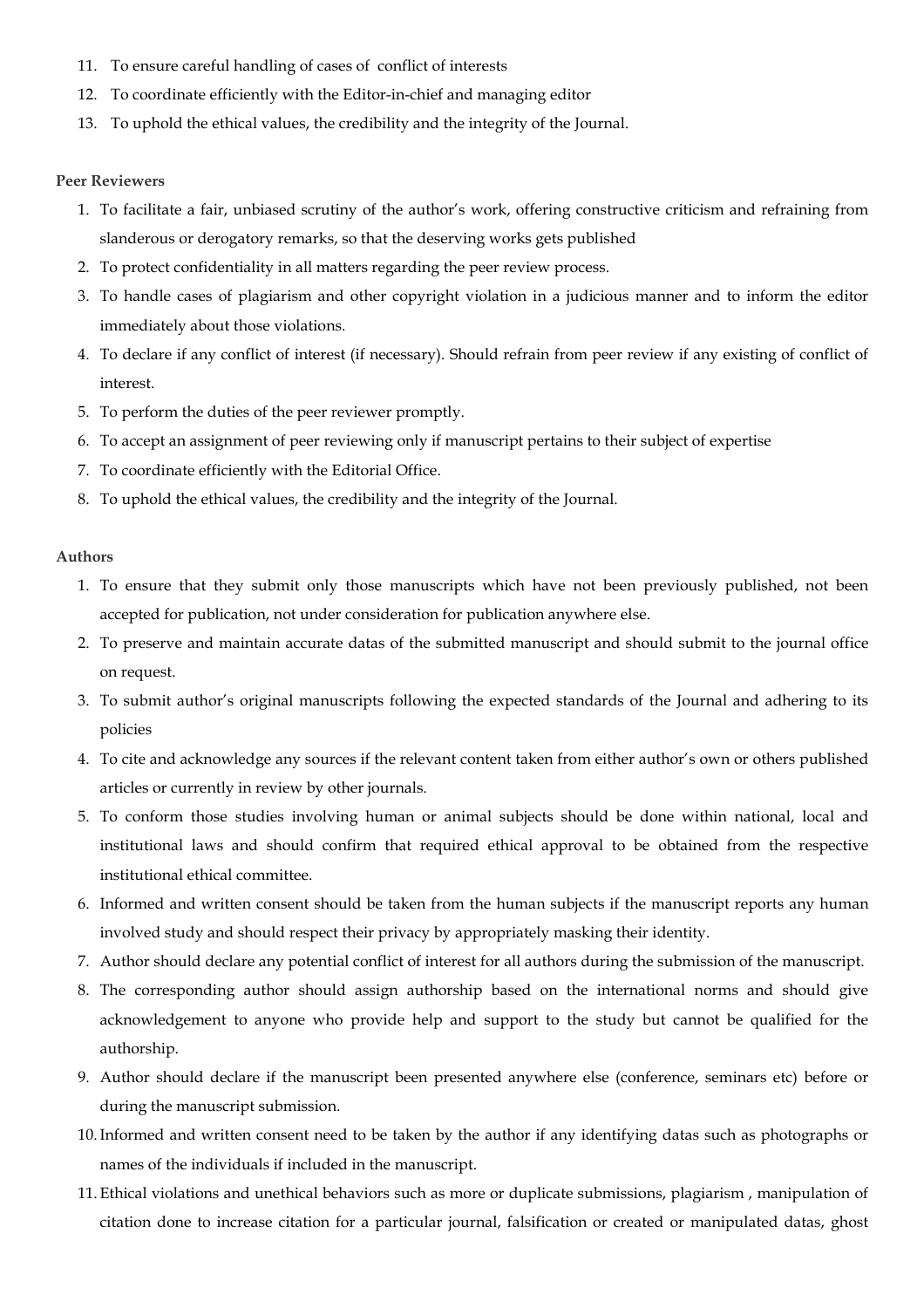authorship and redundant publication should be strictly avoided by the author.

- 12.Journal editor should be intimated by the author if any significant error identified in the submitted, under review or any published manuscript.
- 13. To provide details and datas required by the Editorial office of the Journal promptly adhering to all due dates
- 14. To consciously and ethically refrain from any acts of plagiarism or copyright violation, multiple, redundant or concurrent publications.
- 15. To follow all rules and guidelines prescribed for the publication of a work.
- 16. To declare that it is an original work by the author.
- 17. To ensure honouring of privacy and confidentiality wherever required.
- 18. To provide citations and acknowledgements for borrowed sources in the prescribed format
- 19. To ensure that formal consent is obtained in cases of usage of personal information, photographs, and names.
- 20. To extend full cooperation with the Editorial Office if investigation is required to clarify or cancel allegations of plagiarism or any other unethical or fraudulent activity.

### **Publisher**

- 1. To follow an inclusive approach to the editorial policy without any discrimination on the basis of nationality, ethnicity, race, gender, language, religious faith or political leanings.
- 2. To ensure publication of material that would be relevant, useful and within the scope of the Journal, contributing to the academic field in every possible way.
- 3. To satisfy and work in the interest of all the stakeholders.
- 4. To ensure that the publication process takes place in total adherence to the policies of the Journal.
- 5. To make sure that financial barriers and technical snags do not affect the publication process.
- 6. To provide all facilities to the Editorial team and other teams.
- 7. To uphold the ethical values, the credibility and the integrity of the Journal.

## **4. Consent for Identifying Information**

The Journal conforms to the requirements stipulated by the International Committee of Medical Journal Editors (ICMJE) with regard to consent to publish identifying information. Manuscript having datas or images or information which can identify the individual or patient will not be accepted for publication.

A written consent should be taken from the patient/individual by the author if the identity of the person such as clinical images, name, address, contact information their medical history or information if included in the manuscript.

The author has to submit a written consent from the patient or from the next of kin, in case of patients who are unconscious, unable to comprehend or write or expired, if the author finds it essential to use information of patients like name, address, medical history, clinical findings, reports of investigations etc, in the manuscript for the purpose of research.

But images such as X-rays, Ultrasound/CT/MRI scan images, etc, can be used if the name and other details of identity of the patient are removed from them.

Non-conformity to the rules relating to protecting the privacy of the patient can lead to rejection of the manuscript. The only exception can be when the patient or the kith of patient cannot be traced or if there is a pressing need for the use of those personal information for the purpose of research and public health.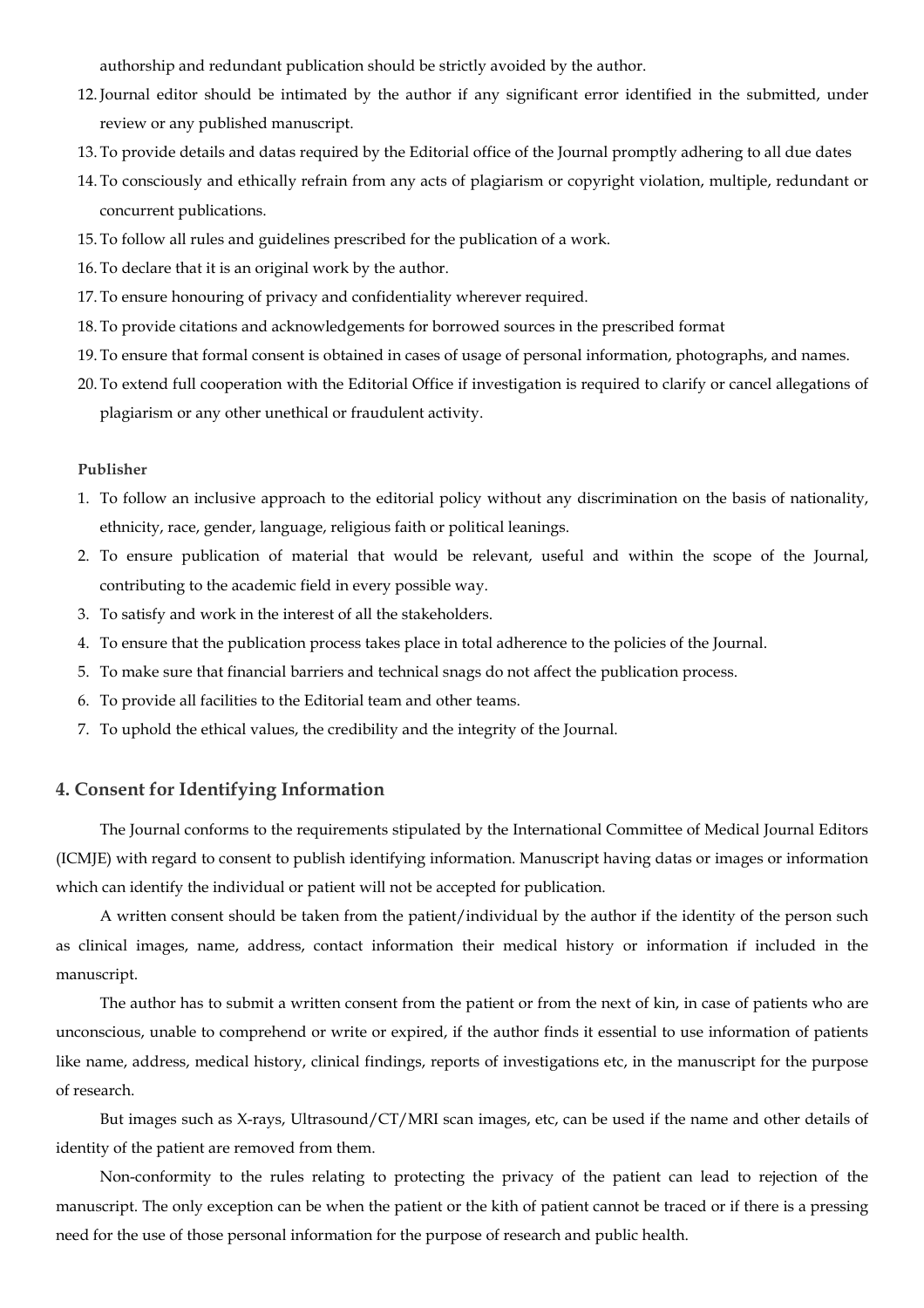Even in such cases the decision of the Editorial board is final as to whether such a manuscript can be published or not without affecting the need for personal privacy of the patient concerned.

## **5. Informed Consent**

Authors who are submitting a research manuscript having patients study datas have to use information regarding a patient in their paper. But according to the stipulations of International Committee of Medical Journal Editors (ICMJE), such information cannot be used in manuscripts unless the author obtains informed consent from the patients/next-in-kin. Informed consent from the individual/patients who are included in the

- (a) For their inclusion in the study
- (b) For publishing their identity information (text , images etc)
- (c) For publishing their details

It is mandatory that in "Materials and Method section" author must clearly state that "Informed consent was obtained from all patients for being included in the study". If the consent is not obtained, the reason should be mentioned. It should also be made clear whether the consent was obtained in the written or oral form. If it is in oral form, reasons for not getting it in written form should be given, along with the approval of the institutional Review Board for the use of the same with proper documentary evidence for the same.

## **6. Manuscript Withdrawal Policy**

IJLPR tries to maintain higher standards in ethics in publishing and we hope the same from the authors for showing higher ethics in their manuscripts. Withdrawals of manuscript are made by some authors either after few days of submission or during peer review process or after publishing or some days after submission. Withdrawal of manuscript will be allowed only for reason acceptable by the editor. As withdrawal of published manuscript (if requested by the author and accepted by the editor) involves official expenses towards updation of records, prescribed fees would need to be paid by the author.

Withdrawal of manuscript by the authors after submission may cause lot of inconvenience, waste of time and efforts. To reduce the occurrence of this hassle, the authors can follow the recommendations given below: IJLPR requests authors,

- 1. To ensure sufficient times about the datas, information in the manuscript for its accuracy and correctness.
- 2. To solve amicably any litigation arised by any third person over the published manuscript for authorship.
- 3. To give satisfactory explanation if any reader rises any technical query against the published manuscript
- 4. To collect appropriate permission for usage of images /figures etc or for any copy right issues. Also to collect written consent from the patients/individuals (if any).
- 5. To ensure that the information in the manuscript are authors own authenticated work and necessary permission were obtained by the affiliating department or institution in concordance with their policy.
- 6. To ensure that all authors agrees for the information /datas /interpretation of the same. If their arise any difference of opinion, it should be solved before submission of manuscript. Corresponding author should ensure that all the authors involved in the work decide and act in unison. Submit the manuscript only after verifying thoroughly that all the authors involved in the work are aware of the content of the manuscript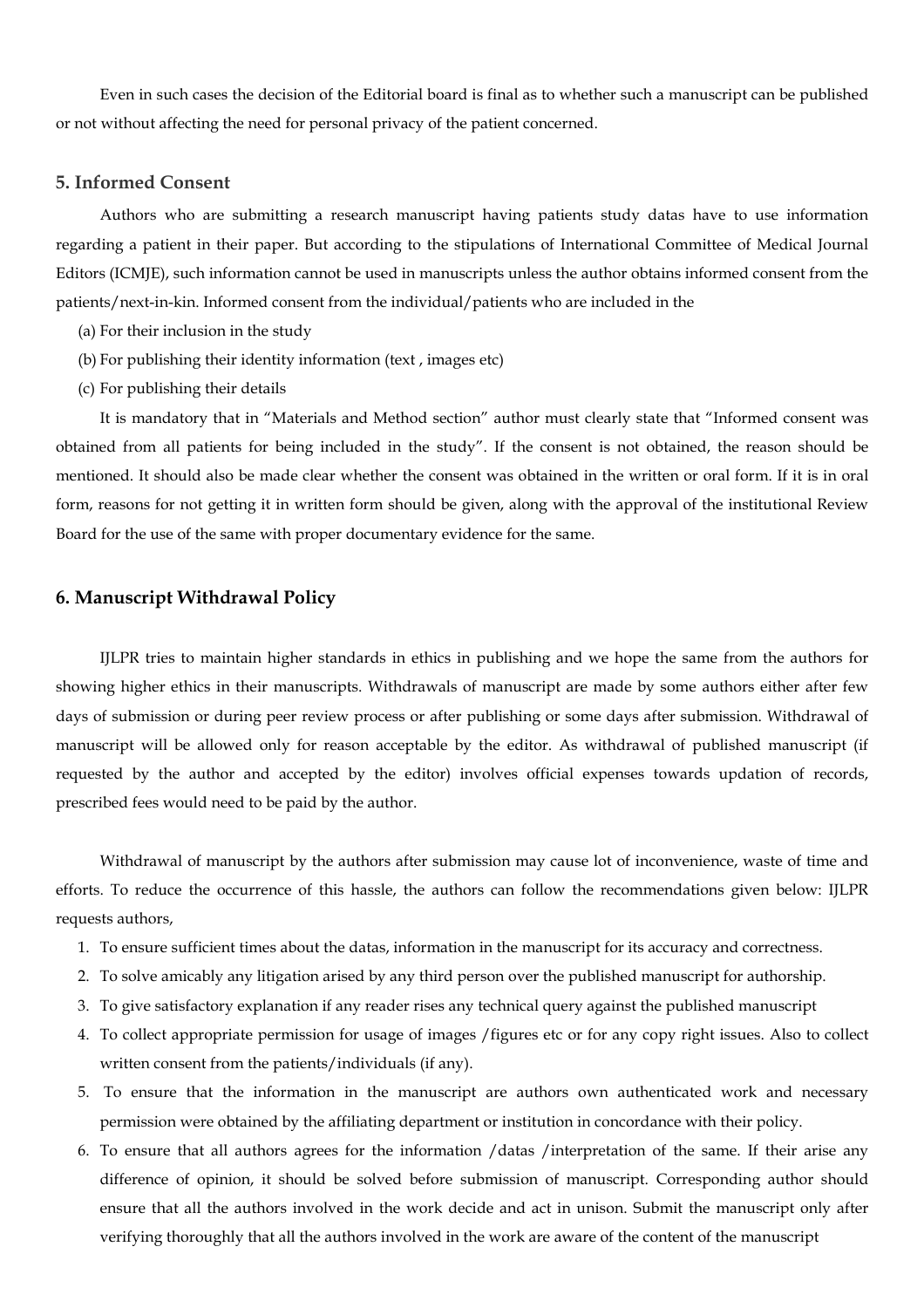- 7. The author has to be decisive about which Journal he/she wants to submit the manuscript too.
- 8. Submit the manuscript to only one Journal at a time.
- 9. In case of submission to a Journal already, kindly refrain from submitting to another Journal before getting an acceptance or rejection notification from the first Journal.
- 10. Ensure that there is no plagiarism or misrepresentation or misinterpretation of data or research findings.
- 11. Make multiple verifications of the accuracy of the content of the manuscript.
- 12.If manuscript is withdrawn after publication, the publication fee will not be refunded.

If such a request is made after the publication of the "Early View Version" the publications charges, if paid, will not be refunded.

If the authors do not reply to communication from the editorial office, even after multiple reminders, at any stage of the publication process; IJLPR holds all rights to disclose the conduct of the authors and content of the manuscript without further approval from the authors, and cannot be held responsible for the consequences arising from it.

## **7. Peer Review Process**

Our Chief Editor/Managing Editor scrutinizes (Peer Review - First screening) of IJLPR of all submitted documents like manuscripts, cover letters, texts, figures like charts, tables and annexures submitted for publication in the Journal. This first screening includes ensure of reference style, within the scope of the journal, basic science relevance, basic structure viz: abstract, keyword, introduction etc. If the need for any changes is realized, authors are intimated about the requirements for the change. After relevant changes are made the authors have to resubmit the required documents. Assistant editor also checks for the content and concept of the manuscript and give his comment.

If the manuscript does not meet the required standard or if it is out of the scope of the IJLPR, it will be rejected. If the manuscript passes those above screening, provisional acceptance would be sent and the authors would be asked to submit a vouching certificate or written declaration by a suitable doctorate relevant to the subject of the manuscript that the manuscript is an original work of the author and fit for the international publication and that doctorate takes a personal responsibility for the originality and truth of the research work. This provisional acceptance does not guarantee complete acceptance as the comments from the following peer review needs to be rectified by the author.

Following this, the manuscript would be subjected to Double Blind peer review process. Qualified reviewers (Preferably Doctorates and sufficient experienced individuals either in research or academic or service) in the respective and relevant filed of the manuscript would be selected for the peer review. About 3 to 4 reviewers (Inclusive of advisory editorial board member) would be selected sent an invitation to review the manuscript. They can decline an offer if there is any conflict of interest with regard to the subject matter of the manuscript or for other reasons. On accepting they will be sent the manuscripts for reviewing. They are automatically bound by the policy of the Journal to strict confidentiality of their assignment and of the identities of the authors. The manuscript would be sent to them for peer review and also scrutinized for grammar, style and punctuations.

Reviewers are expected to be prompt in fulfilling all the requirements to complete their assignments. They must cooperate with the Editorial office in sticking to deadlines.

They have to record their comments and suggestions in the given space in the manuscript.

The reviewer are requested to make a fair and objective review of all the aspects expected of a research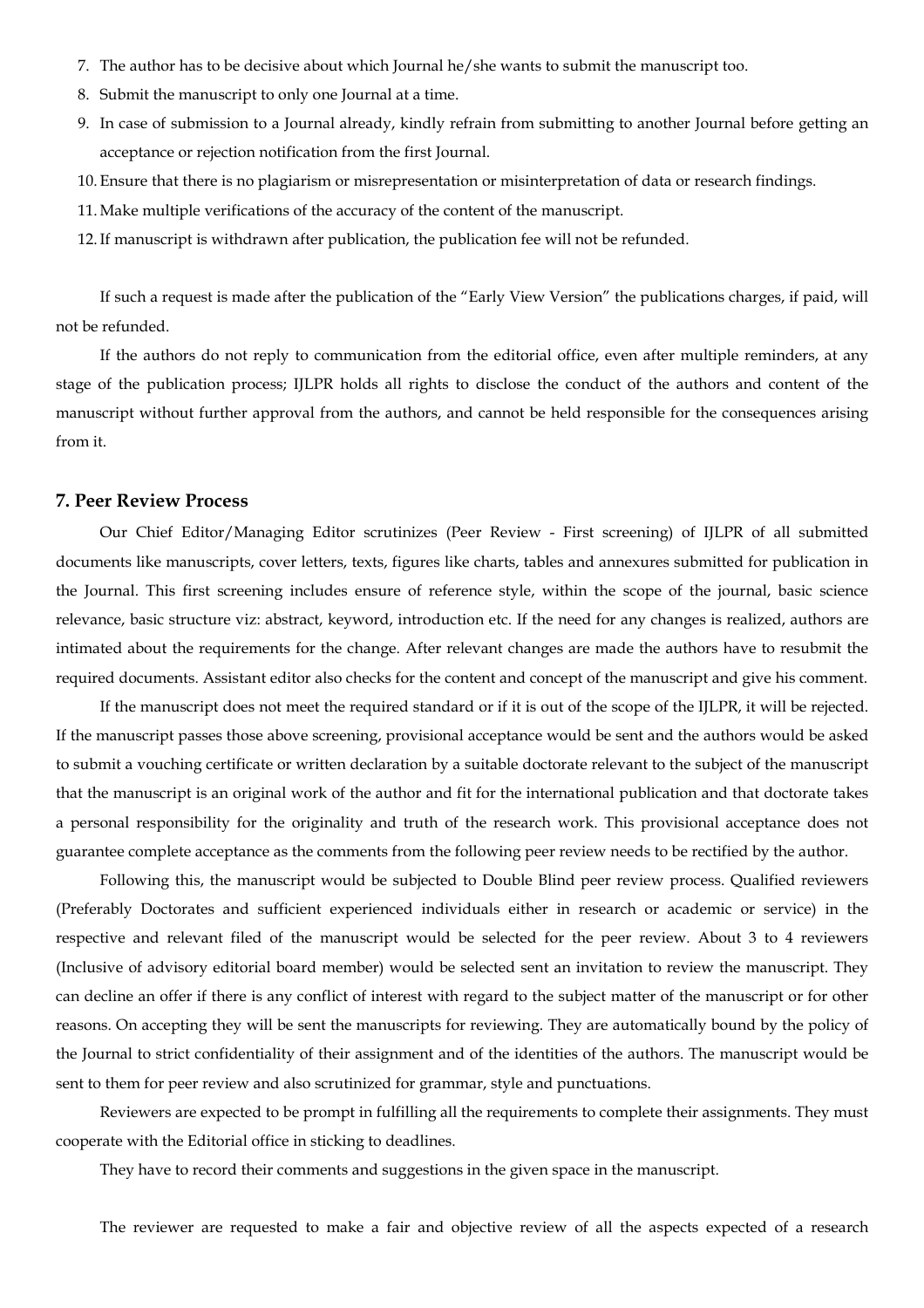manuscript like, content, originality, relevance of the findings, data analysis and interpretation etc, offering constructive criticism and useful suggestions and recommendations. English language, grammatical error etc should also be considered by the reviewer for the suitability of the manuscript.

In order to facilitate an unbiased fair review of the manuscript, we follow double blind peer review process where, the identities of the peer reviewers and the authors are not disclosed to each other. Strict confidentiality is maintained in this regard until the manuscript is accepted and published. Only after publishing the manuscript, the list of reviewers would be published. The reviewer comments are sent to the author for revision or rectification and would be expected to sent back to the reviewer .This takes place until reviewer gives approval for the manuscript (with or without condition statement). Then the manuscript would be sent to the editor in chief/managing editor (Second screening) with the reviewer comments (with conditions (if any)) and author rectification and it is at this stage the final acceptance or rejection of the manuscript is decided, based on the comments of the peer review. On final acceptance of the manuscript, acceptance intimation would be sent to the author without much delay, but on rejection, editor in chief can decide to send the manuscript to another 2 reviewers (Reviewer 4 and reviewer 5) and if both accepts, the manuscript would be accepted for publication, but if both or either one of them rejects, the manuscript would be rejected and returned to the author with comments for rejection. In case the author is not satisfied with the decisions of the reviewers they are entitled to appeal against it with proper reasons and explanation for why the manuscript can be accepted. The editor in chief decides on reconsidering for second peer review process based on the author's reasons and explanation.

Once the manuscript is finalized and all the review comments been rectified to the satisfaction of both the reviewer and editor , a pre-print proof is sent to the author for final proof correction and approval.

After proof corrections are done by the author on the final version (Preprint Proof) of the manuscript, the manuscript is formatted as PDF files for publication. We try our best to peer review screen the manuscript from submission till publication and any time if the manuscript is found defective in its content/breaching of embargo/unethical practice of the author etc, then rectification/explanation would be requested from the author and if not suitably rectified/explain, then the manuscript would be held from publishing.

In the case of a provisionally accepted manuscript, the IJLPR requests author to send a written declaration from a suitable doctorate of that field to send a declaration vouching that the manuscript is authentic and original .This doctorate person should not be any of the author of the manuscript. This declaration supports the originality of the manuscript along with our peer review and reflects the author's credibility. After proof corrections are done by the author the final version of the manuscript is formatted as HTML, PDF files for publication.

### **Screening Guidelines:**

All reviewers, editorial board members selected for the peer review process for the respective manuscript will be sent "screening guidelines". This guidelines helps to review the manuscript for any error or lacuna or technical/scientific/logic etc requisite. Reviewers are also free to review more than these screening guidelines provide but they are expected to review towards error free manuscript. This Screening guidelines is confidential for the reviewers and are available only for the review members.

### **Editor "Manuscript screening guidelines"**

All members of the Editorial Board will follow the Manuscript screening guidelines. This is the key for an effective editorial process to be followed uniformly by all the members of the board. Details of this "Manuscript screening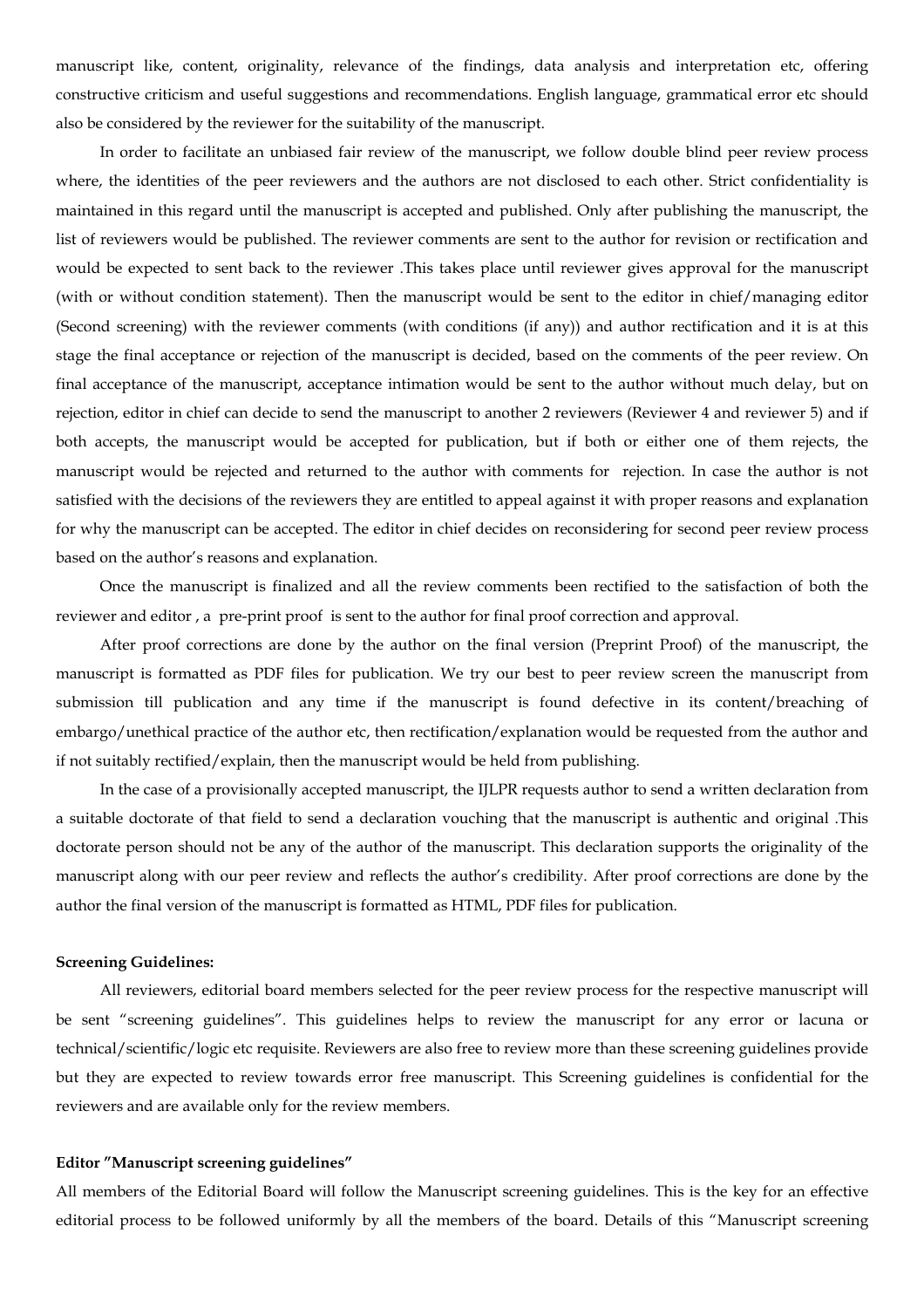guidelines" are available only for the members.

All communications and information regarding the peer review process is kept strictly confidential. The members involved are expected to adhere to the policies that govern this confidentiality.

The Journal would like to ensure that throughout the whole process of review all possible measures will be taken in order to publish the best deserving works.

## **8. Plagiarism Policy**

"PLAGIARISM" can occur in two forms:

- 1) Author(s) intentionally copy someone else's work and claim it as their own.
- 2) Author(s) copy her or his own previously published material either in full or in part, without providing appropriate references Plagiarism before publication:

The Journal performs plagiarism check on a manuscript even before the peer-review process. If plagiarism is detected the extent of the same will be assessed. The Journal uses available standard software time to time to check this. Based on this assessment the following measures are taken:

- 1) If the percentage of plagiarism is 10% and less, the author will be asked to revise the content or cite accordingly.
- 2) If it is above 10% 25%the author will be asked to revise the content with much more serious and resubmit the content.
- 3) If it is more than 25% the manuscript will be returned to the author and to redraft the whole paper taking much care about plagiarism. Author can still resubmit with same manuscript ID after removing all plagiarised parts and reworking on the content. In this case more scrutiny will be done on the resubmitted manuscript to avoid any possible plagiarism and copying of any published datas or manipulation of datas.

Here 5% plagiarism is considered as a paragraph of 5-10 lines (1.5 spacing). Accordingly 10% and 25% would be calculated. This is a rough estimate which cannot be followed exactly but would be followed as guidelines.

The reason for returning the manuscript having more than 25% plagiarism is that

- 1) Possibility of unethical behaviour of author towards manipulation of data from already published paper.
- 2) To avoid any issues of copy right problem once the paper is published.
- 3) Copying of discussion /introduction part from any published paper without giving proper citation.

The plagiarism may happen if the author submits the same manuscript to more than one journal and if those get published in the respective journals this reflects the unethical practise of the journal. In this case author would be asked for explanation and rectification and should withdraw the published manuscript except one. If author fails to do so, journal takes punitive action against this unethical practise by withdrawing the manuscript, displaying this issue in the appropriate journal page and a notification would be sent to the respective author affiliated department/university for their attention.

Though all measures are taken to detect and assess plagiarism. But inspite of these efforts plagiarism can go undetected due to several reasons. In these cases if plagiarism is detected at a later stage, still all actions pertaining to the offence of plagiarism will be followed. If it is detected after publication, the plagiarised paper will be labelled so in the PDF format of the publication. If the extent of plagiarism is too high the paper will also be removed.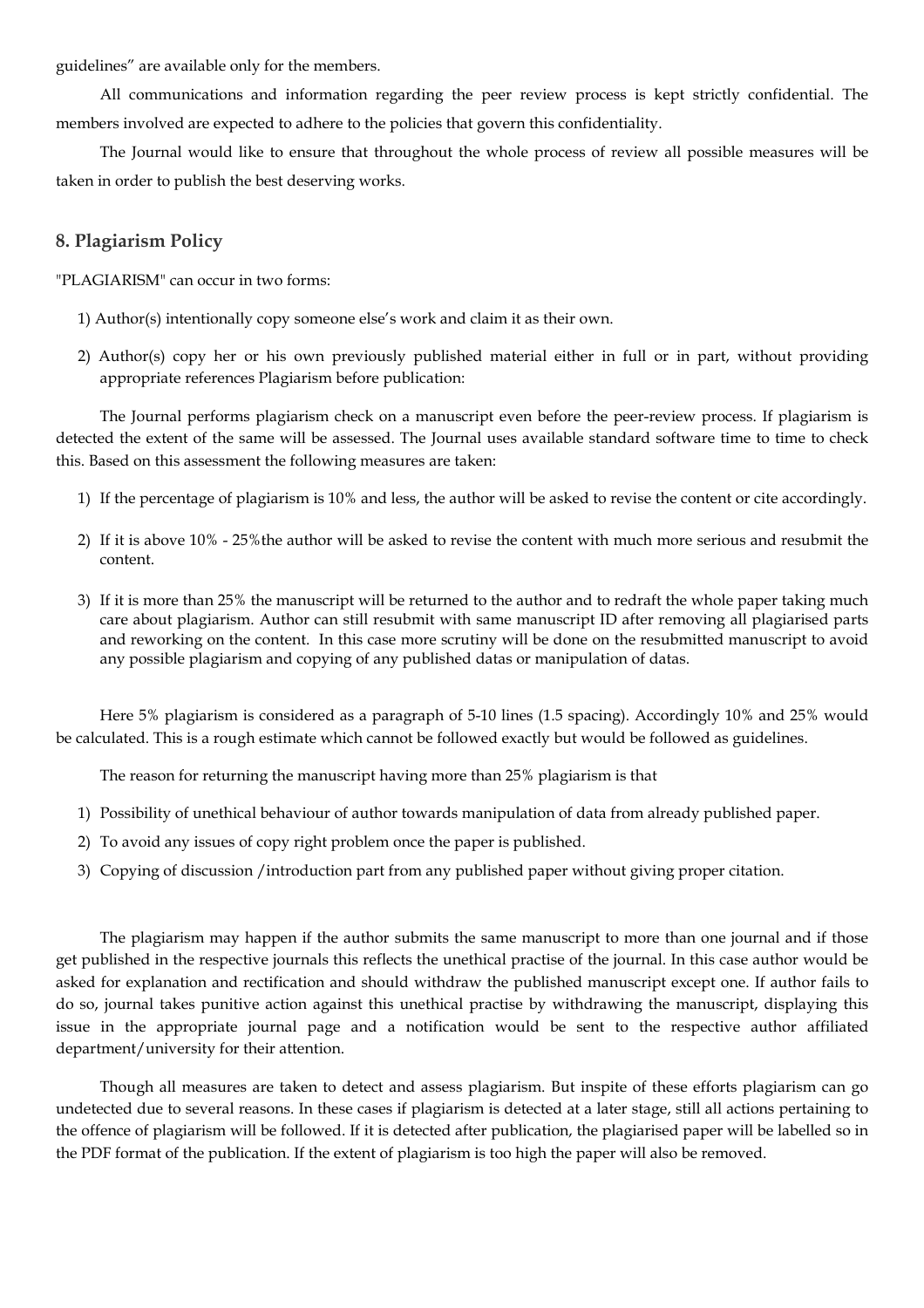## **9. Ethical Violations**

## **Procedure for Dealing with Allegations of Unethical Conduct**

The IJLPR Journal upholds strong ethical values and good code of conduct. If anyone finds any unethical behaviour or misconduct of any member associated with the Journal, they can bring the matter to the notice of the Journal authorities.

If the complaint is made with proper evidence, every step will be taken for a thorough and fair probe into the matter. All the rights of both the alleged defaulter and the complainant will be respected. The accused will be given opportunity to explain his/her side. Strict confidentiality will be maintained throughout the process of investigation. Decisions will be taken by the publishers in proper consultation with experts.

#### **Investigation Outcome**

If the misconduct is proved, then due course of action will be followed:

- The individual will be notified about it.
- Information pertaining to the unethical behaviour of the author if proved, the same may be released at appropriate pages of the journal .This is done to alert other journals about this author unethical practice. A notice would also be sent to the author affiliating institute/university for their action.
- If need be, a warning notice will be issued and expected code of behaviour will be reminded once again
- If misconduct is severe in nature, the higher authorities of the defaulter will be informed.
- Action will be taken according to the nature of misconduct and severity of the same.

## **10. Publication Ethics**

The objective of the IJLPR is publication of research work that is original, relevant and highly contributive to the development of the world and betterment of life in this world. To achieve this aim of dissemination of knowledge and to promote excellence in the field of medicine, the Journal adopts a highly ethical publishing process.

The Policies governing the Ethical principles are very strongly adhered to. And any case of non-conformity to the ethical regulations of the Journal is considered seriously.

#### **Plagiarism**

Manuscripts submitted to the IJLPR are checked for plagiarism, and if it is deducted steps are taken to ensure publication of un-plagiarized works.

## **Peer Review**

 All submitted manuscript will undergo double Blind Peer Review. Either author or reviewer will not now be revealed each other to prevent any biasing of review.

### **Consent for identifying information**

The Journal conforms to the requirements stipulated by the International Committee of Medical Journal Editors (ICMJE) with regard to consent to publish identifying information. Manuscript having datas or images or information which can identify the individual or patient will not be accepted for publication.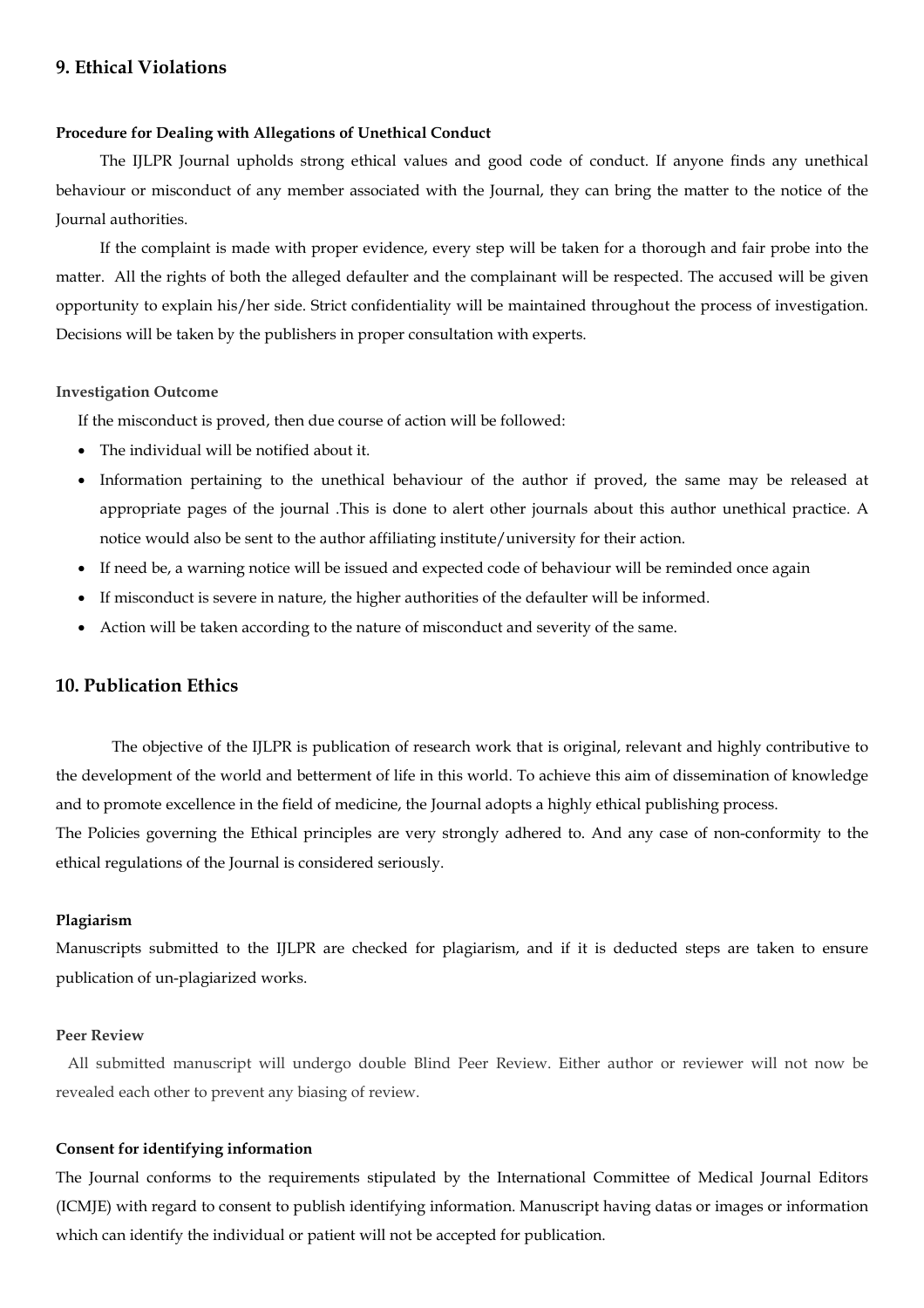#### **Conflict of interest**

Aspects like financial interest, material gain or personal interest or any other similar interest may influence the manner in which a research work may be approached. If these influence exists, then there arises a conflict of interest. Throughout the editorial and peer review process there are many chances for existence of conflicts of interest from the point of view of authors, editors, and peer reviewers. All parties must voluntarily disclose any information regarding conflicts of interest so that the quality of the author's works is not influenced or compromised. The Journal conforms to the requirements stipulated by the International Committee of Medical Journal Editors (ICMJE) with regard to consent to publish identifying information.

Manuscript having datas or images or information which can identify the individual or patient will not be accepted for publication.

## **11. Publication Policies**

The Publication Policies of the Journal are framed in keeping with objective of the Journal which is to publish research work that is original, relevant and highly contributive to the development of the world and betterment of life in this world.

#### **Editorial Review Policy**

The Editorial Review Policies offer guidelines (Manuscript Screening Guidelines) to the Editorial Board and Peer-reviewers about effecting discharge of their respective duties. This Manuscript Screening Guideines are updated at regular intervals on discussion with our editorial board members and peer reviewers.

#### **Copyright Policy**

All articles published in IJLPR Journal are open-access articles, published and distributed under the terms of the Creative Commons Attribution 4.0 International Public License, which permits reproduction, distribution, derives and non-commercial use, provided the original work is properly cited and authors and publisher are properly identified.

All publications of the Journal are protected by copyright laws and breach of this law is subject to legal actions. Any kind of reproduction or reference to the publications can be permitted only if the original sources of those information are properly cited.

#### **Publication Charges Waiver Policy**

The main objective of the IJLPR is towards dissemination of knowledge and to develop research, and commercial gains do not form part of the main objectives. The Journal takes all possible efforts to support the authors by offering a waiver in the publication charges based on the quality of the manuscript defined by the reviewer comments, economic situation of the author etc, on authors request, but decision on the waiver would be decided by the managing editor.

#### **Complaints Policy**

The Journal will act promptly on any complaints it receives and follow due course of action as per its Complaints Policy. It ensures unbiased, fair dealing of the complaints, ensuring that both the appellant and defendant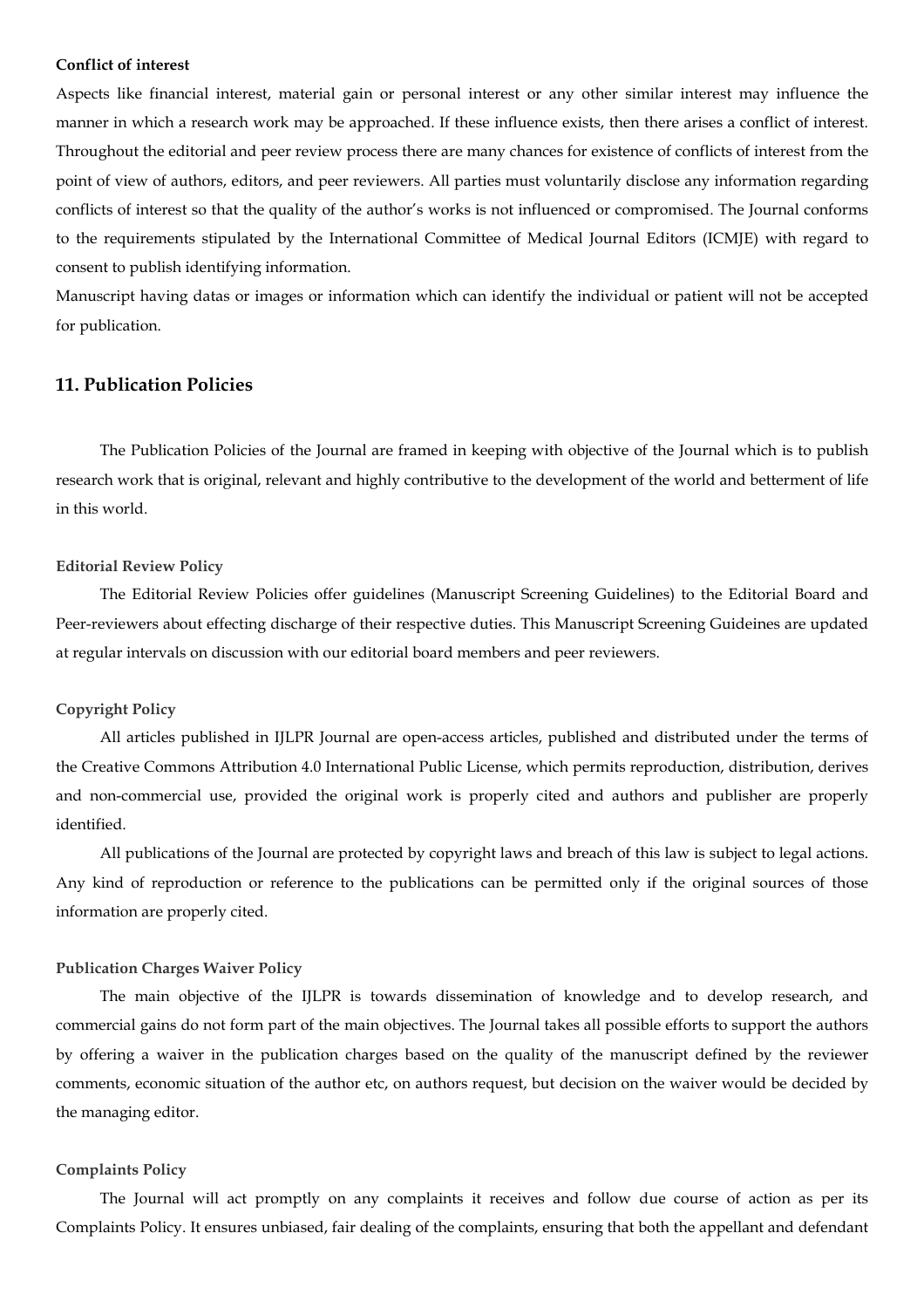receive equal opportunities to represent their respective cases.

#### **Peer Review Policy**

According to the Peer Review policy of the Journal every manuscript that is submitted for consideration for publication undergoes a strict, double-blind peer review process that ensures a fair, unbiased scrutiny of the author's work. During, the double blind peer review, neither author nor the reviewer selected by IJLPR knows each other during the review process. The reviewer are requested to make a fair and objective review of all the aspects expected of a research manuscript like, content, originality, relevance of the findings, data analysis and interpretation etc, offering constructive criticism and useful suggestions and recommendations. English language, grammatical error etc should also be considered by the reviewer for the suitability of the manuscript.

### **Ethical violations**

If there is ethical violation is some way or other, the article may be rejected at any stage.

## **Corrections and retractions**

Author's may realize the need to make corrections or to withdraw a manuscript after submitting it. To facilitate this justifiable requirement the Journal has devised its Corrections and retractions Policy. Sometimes if the case demands only a replacement instead of a total removal of content the Journal allows the replacement as per the directions of the Corrections and Retraction policy of the Journal.

#### **Manuscript Withdrawals**

During peer review process or after publication, if the manuscript is found any conflict of interest from author side, or any falsification of datas or similar to these errors and asked for withdrawal of the manuscript, the manuscript would be withdrawn.

#### **Embargo Policy**

In order to ensure that there is no unwarranted access to all manuscripts that are submitted to the Journal, we follow a strict embargo policy. The press or public will not have access to the manuscripts until they are published. All possible measures will be taken to make sure that the reviewer honour their promise to confidentiality. Journal will not take the responsibility for any breech of confidentiality either by the reviewer, editorial board member or the corresponding author towards publishing of the manuscript until it gets published in our journal but necessary action will be initiated against that party. Our embargo period would be 15<sup>th</sup> of quarter (January, April, July, October) of every year as assigned respectively for that manuscript for that quarter.

#### **Ethical expectations**

There is an ethical binding on all the members of the various departments of the Journal. Everyone is expected to perform his/her duties within certain ethical code. To read more about the ethical expectations of Editor in chief & Managing editor, Author, Publisher, Peer reviewer and publisher.

## **Consent for identifying information**

The Journal conforms to the requirements stipulated by the International Committee of Medical Journal Editors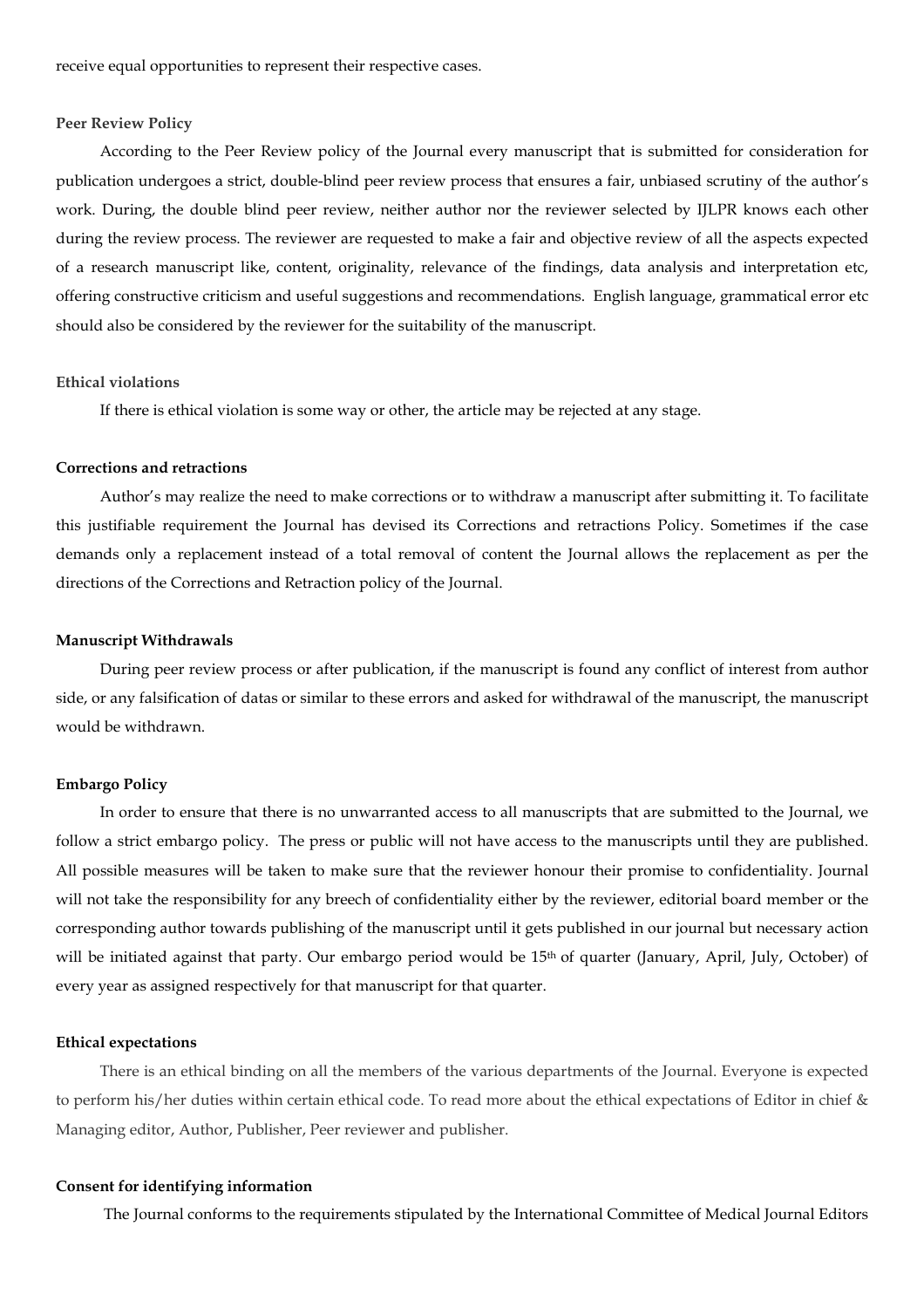(ICMJE) with regard to consent to publish identifying information. Manuscript having datas or images or information which can identify the individual or patient will not be accepted for publication.

A written consent should be taken from the patient/individual by the author if the identity of the person such as clinical images, name, address, contact information their medical history or information if included in the manuscript.

#### **Informed consent**

Authors who are submitting a research manuscript having patients study datas have to use information regarding a patient in their paper. But according to the stipulations of International Committee of Medical Journal Editors (ICMJE), such information cannot be used in manuscripts unless the author obtains informed consent from the patients/next-in-kin. Informed consent from the individual/patients who are included in the

- a. For their inclusion in the study
- b. For publishing their identity information (text , images etc)
- c. For publishing their details

### **Dealing with unethical Allegations**

The Journal upholds strong ethical values and good code of conduct. If anyone finds any unethical behaviour or misconduct of any member associated with the Journal, they can bring the matter to the notice of the Journal authorities. If the complaint is made with proper evidence, every step will be taken for a thorough and fair probe into the matter. All the rights of both the alleged defaulter and the complainant will be respected. The accused will be given opportunity to explain his/her side. Strict confidentiality will be maintained throughout the process of investigation. Decisions will be taken by the publishers in proper consultation with experts.

#### **Research on human and animal studies**

The Journal's policy insists that certain guidelines have to be followed by authors of research papers whose work deal with human subjects. The guidelines are as per the Declaration of Helsinki 1978. The author's institutional board or any other appropriate committee should have approved of the research on human subjects and the name of this board has to be acknowledged with approval number and date. National Research Council has guidelines for the care and use of laboratory animals. Any research done on these animals should be within the permissible limits if these guidelines. All details regarding the use of these animals for experiments and other related studies should be clearly stated in the manuscript.

#### **Advertising Policy**

The Journal does not promote any advertisement. Announcements about conferences, seminars, symposiums, workshops, or information about hospitals, institutes or organizations are allowed to be placed on our website for free of cost.

#### **Appeal policy against Editorial decision**

After the peer review process, if the Editorial Board decides to reject a manuscript, the author will be notified about the decision. But if the author thinks that it has been an unfair decision he/she has the freedom to make an appeal against the decision to the journal.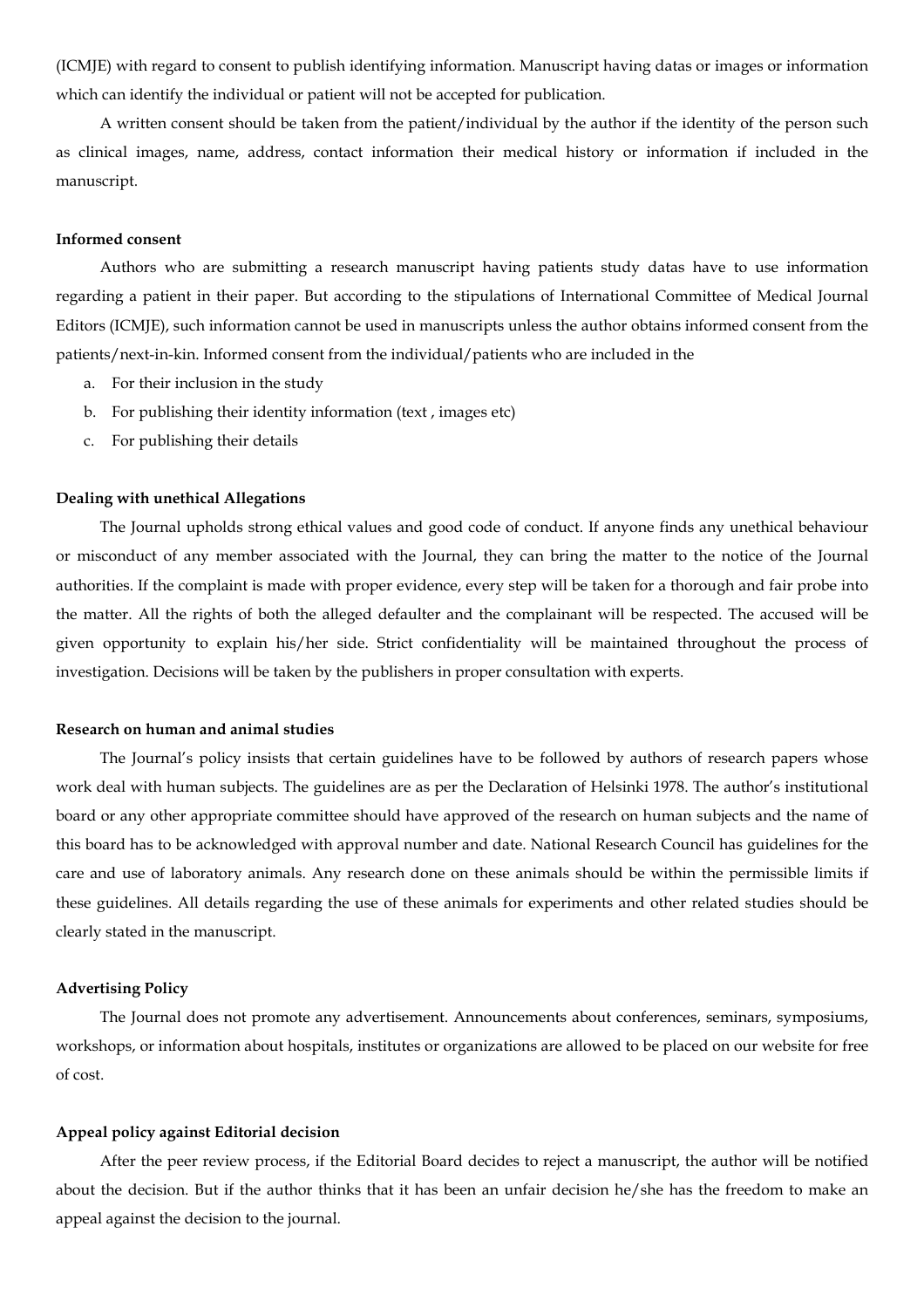## **Confidential Information**

Strict confidentiality is maintained to matters related to manuscripts, correspondences made with authors and reviewers and complaints made. The same is expected of the Authors, Reviewers and Editorial Staff. The manuscripts, comments from the peer-reviewers, correspondences made, emails etc should not be released to any unauthorized person/body/forum/website. The journal can release the communication, emails etc for its purpose of its policies as and when need arises.

#### **Digital Preservation Policy**

The manuscript published by IJLPR Journals is in electronic format. The Published full text of the manuscript would be available in PDF format. Achieving of the earlier issues will be made in the respective web pages .All our electronic content (websites, journals, manuscripts etc.) is stored by our publisher UBI journal publishers with their designated servers and a suitable back up is made for the safety of the content if any mishap such as hacking etc happens on three different servers. Content on one server is online and accessible to the readers. The copy of the same live content is kept as a backup on two other servers. In case of failure of one server, any one of the other servers can be made online and all websites and journals will be live within less than 24-36 hours. Self-Archiving: If the journal stops publishing, the journal domain, the website and all the content will be kept in their original form for a period of 10 years. After 10 years the content will be moved to another archive — IJLPR Full Archive — where it will be kept online and publicly accessible. This archive would be created to preserve all the digital content (especially published manuscripts) perpetually.

## **12. Research on Human and Animal Studies**

The Journal's policy insists that certain guidelines have to be followed by authors of research papers whose work deal with human subjects. The guidelines are as per the Declaration of Helsinki 1978.The author's institutional board or any other appropriate committee should have approved of the research on human subjects and the name of this board has to be acknowledged with approval number and date.

Similarly the manuscript should contain a statement that makes the following declaration:

*"All procedures followed were in accordance with the ethical standards of the responsible committee on human experimentation (institutional and national) and with the Helsinki Declaration of 1975, as revised in 2008."*

and

*"Informed consent was obtained from all patients for being included in the study."*

If such consent is not obtained proper explanation should be given. Authors must submit the approval letter from the Institutional board if requested by the journal.

### **Animals Studies and Ethical Treatment**

National Research Council has guidelines for the care and use of laboratory animals. Any research done on these animals should be within the permissible limits if these guidelines. All details regarding the use of these animals for experiments and other related studies should be clearly stated in the manuscript.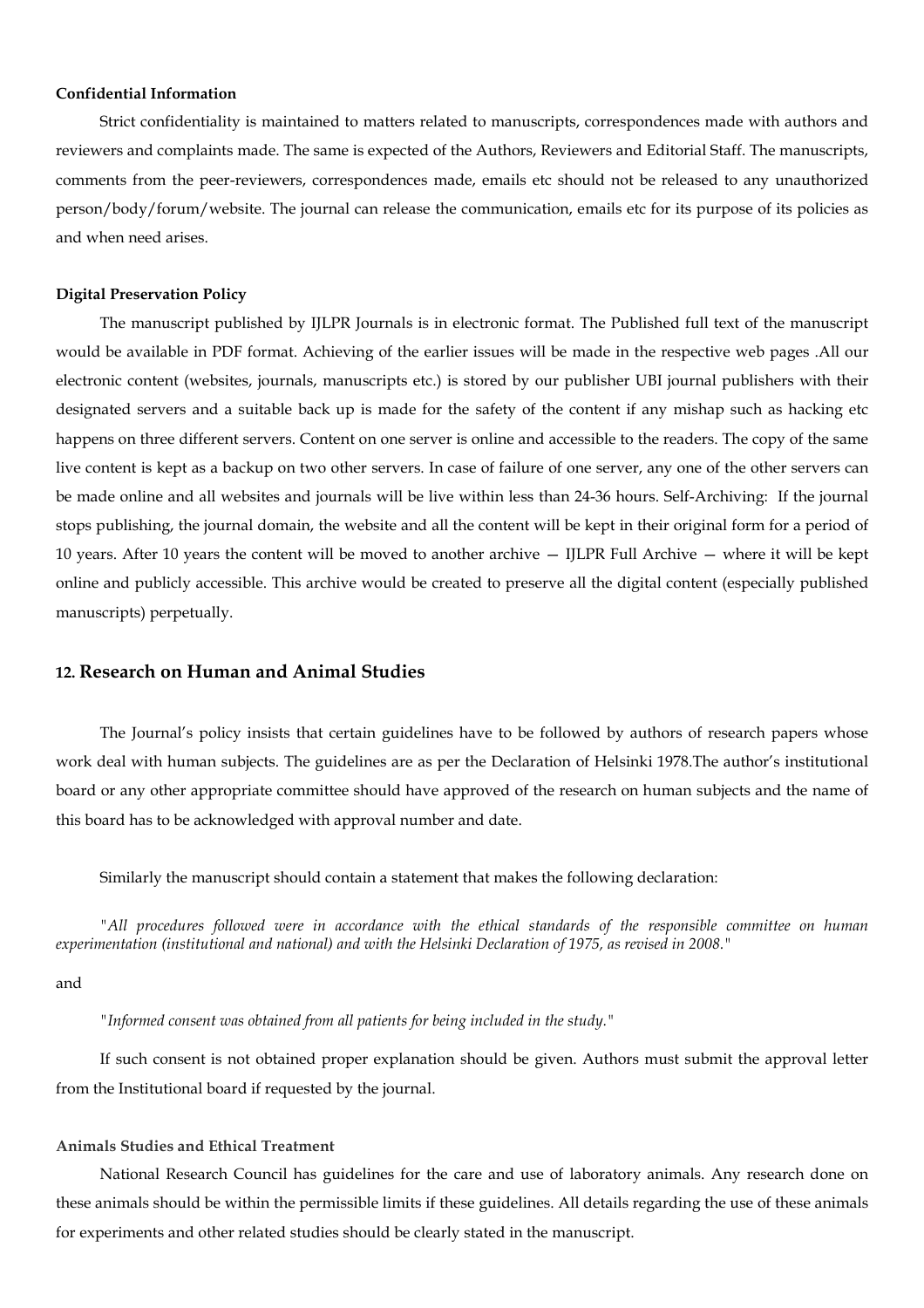Approval from institutional ethical committee (for animal/human study) must be taken by the author in written and should be submitted to the journal if requested. The manuscript should have a similar statement in the methods/experimental section that

*"All institutional and national guidelines for the care and use of laboratory animals were followed."* 

*"All animal studies were done after receiving approval from Institutional Ethical committee approval with approval number ….."* 

Kindly mention the approval number with date.

## **13. Advertising Policy**

The Journal does not promote any advertisement. Announcements about conferences, seminars, symposiums, workshops, or information about hospitals, institutes or organizations are allowed to be placed on our website for free of cost. We have a separate page for conference/seminars announcement in "conference and seminar" pages. In that at "calendar of events "page, we display upcoming conference and seminars free of cost. At "Conference and seminar proceedings" we display proceedings of conference and seminars conducted recently.

## **14. Appeals policy against Editorial decisions**

After the peer review process, if the Editorial Board decides to reject a manuscript, the author will be notified about the decision. But if the author thinks that it has been an unfair decision he/she has the freedom to make an appeal against the decision to the journal.

This appeal can be made within 30 days of the notification of the rejection and should be done by submitting an appeal letter to the Editor-in-Chief/Managing Editor, stating clearly the grounds on which the appeal is made. If the appeal is justified then the Editor-in-Chief/Managing Editor may send the manuscript for a fresh review or allow the author to rework on the manuscript. In either case the final decision to accept the manuscript still remains with the Editor-in-Chief/Managing Editor. The appeal must be submitted within 30 days of rejection of the manuscript.

## **15. Authorship Policy**

Author(s) of a manuscript submitted to IJLPR are one who made substantial contributions to the manuscript work and has academic, social and other financial effects. Authors are bound to take the responsibility whole or part of the work accordingly and should identify the responsibility for each part of the work. They as a whole should take public responsibility for the appropriate part of the work .They should be confident enough among themselves for their ability, proficiency, expertise and integrity.

As per the ICJME guidelines, an Authorship should follow the following guidelines

- Author should made substantial contributions to conception and design, acquisition of data, or analysis and interpretation of data
- Author should drafted the article or revised it critically for important intellectual content
- Author should give the final approval of the version to be published;
- Author should agree to be accountable for all aspects of the work.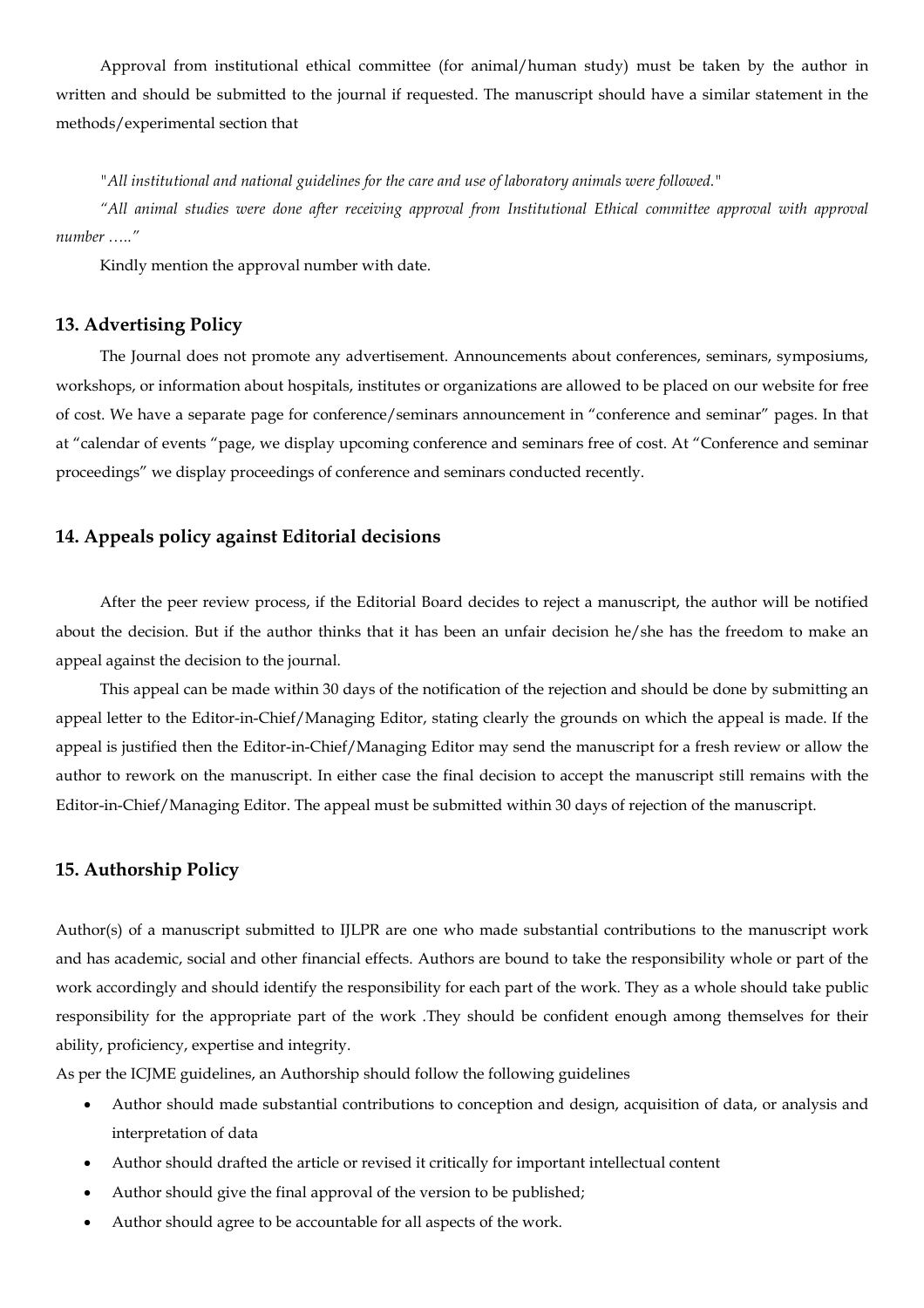• Author should agree to be accountable for all aspects of the work in ensuring that questions related to the accuracy or integrity of any part of the work are appropriately investigated and resolved.

All others who have contributed but do not fall in the category of authors can be given due credit by having their names listed under the Acknowledgement. If there are more than one author who have worked on a manuscript, one of them has to be identified as the 'Corresponding Author' who will be doing all the correspondence with the Journal Editorial office. This author in turn has to keep the other co-author/s informed about the proceedings and developments. According to the Authorship Policy of the Journal it is automatically understood that when a coauthored manuscript is submitted it is done only after the consent of all the authors involved and that they have approved of the content, the list of authors and the order of authors in the list.

### **Change in Authorship**

The Journal allows change of authors, either by addition or deletion, before or after publication. The corresponding author must communicate to the IJLPR journal about any change of authorship before or after manuscript publication. It is understood that other existing authors understand and given consent to this change and it is the responsibility of the corresponding author to get the consent. Editor decides about considering the authorship change request and appropriate communication about acceptance or rejection would be sent to the corresponding author.

## **16. Complaints Policy**

The Journal has an author-friendly Complaints policy which ensures that an author's work is not rejected unduly and that an author is given every possible chance to get a complaint resolved.

#### **Part A: Appeal against Editorial Decisions:**

If the author does not agree with the Editorial decision he/she has the freedom to make an appeal against the decision by submitting an appeal letter to the Editor-in-Chief/Managing Editor, stating clearly the grounds on which the appeal is made. If the appeal is justified then the Editor-in-Chief/Managing Editor may send the manuscript for a fresh review or allow the author to rework on the manuscript. In either case the final decision to accept the manuscript still remains with the Editor-in-Chief/Managing Editor.

#### **Part B: Editorial Matters:**

## *For complaints related to policies, procedures, editorial content and actions of the editorial staff*

 Any complaint related to the Policies, Procedures, editorial content and relevant actions can be made by email to the journal (visit "contact" of the journal webpage).

#### **Plagiarism related issues**

The complain related to plagiarism over the published paper can be made to the respective author who have plagiarized or can contact the journal for any necessary action. The journal will communicate to the respective author for explanation and to resolve the issue. The manuscript would be suitably replaced with rectified plagiarism error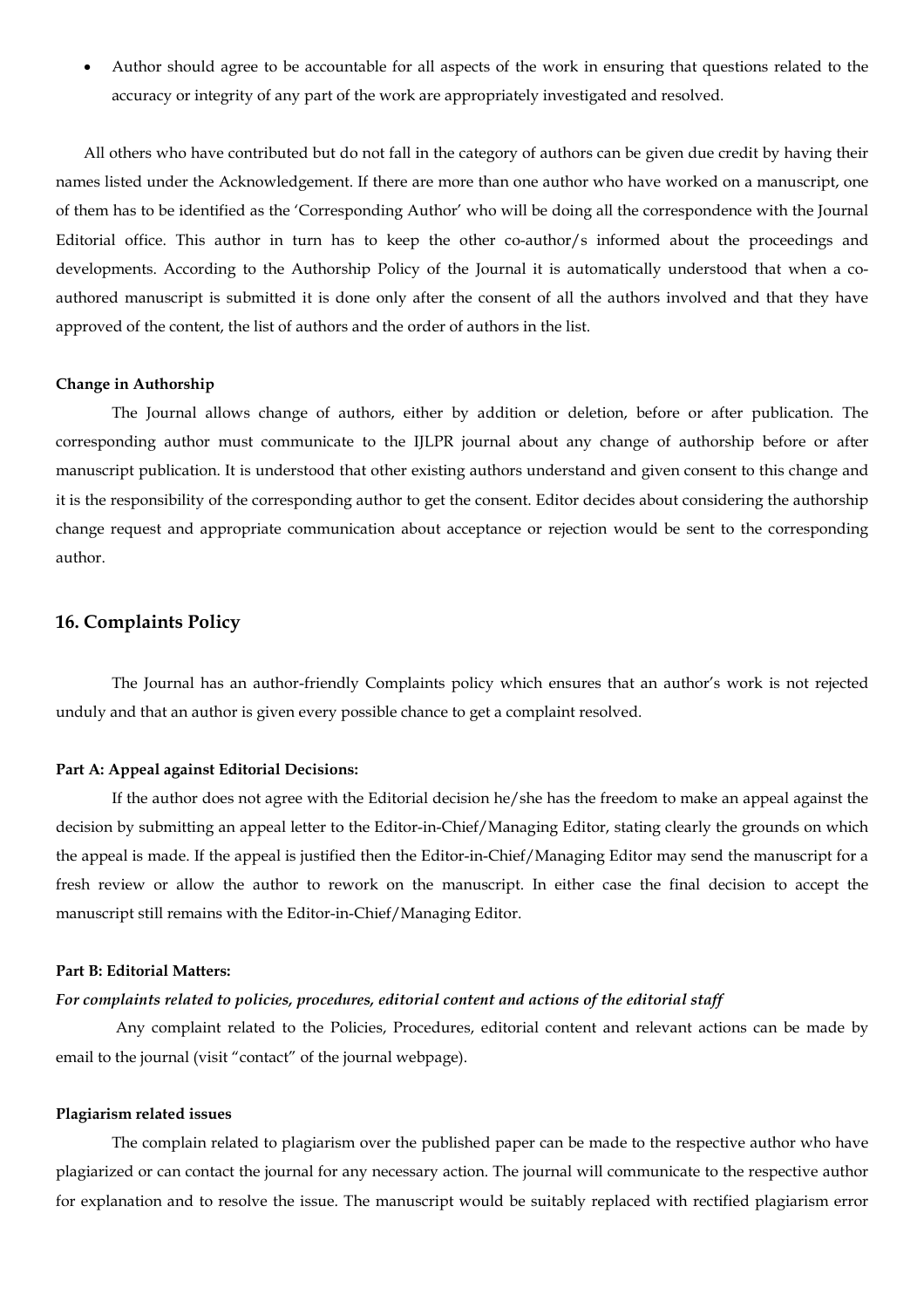and an erratum will be acknowledged or the manuscript would be retracted or any suitable and justifiable decision would be taken.

#### **Complaint Resolution**

Necessary steps and efforts would be taken to resolve the complain as early as possible. In certain cases, delay may happen due to need of reply from organisation or similar parties. But the necessary steps would be taken and update would be sent to the complainant as often as possible as it needs.

### **Part C: Non-Editorial Matters**:

Complaints related to Non-editorial matters can be made by sending an email to the managing editor and based on the nature of the complain the resolution process would be initiated.

#### **Complaint Resolution**

The Journal ensures prompt response to the complaints. Every measure will be taken to resolve complaints. Unless there is a delay involving a third party, the Journal takes efforts to resolve complaints as early as possible.

## **17. Confidential Information**

Strict confidentiality is maintained to matters related to manuscripts, correspondences made with authors and reviewers and complaints made. The same is expected of the Authors, Reviewers and Editorial Staff. The manuscripts, comments from the peer-reviewers, correspondences made, emails etc should not be released to any unauthorized person/body/forum/website. The journal can release the communication, emails etc for its purpose of its policies as and when need arises.

### **18. Conflicts of Interest Policy**

Aspects like financial interest, material gain or personal interest or any other similar interest may influence the manner in which a research work may be approached. If this influence exists, then there arises a conflict of interest. Throughout the editorial and peer review process there are many chances for existence of conflicts of interest from the point of view of authors, editors, and peer reviewers. All parties must voluntarily disclose any information regarding conflicts of interest so that the quality of the author's works is not influenced or compromised.

### **Author's Conflict of Interest**

The authors are asked to declare any influence, or be perceived to influence, their work as conflict of interest during the time of submission of the manuscript or during the processing or peer review process. This will ensure the declaration of conflicts of interest which does not exist at the time of submission but arises at a later stage. All the communication regarding this should be made by the Corresponding author. The declaration of conflict of Interest for research, review or case studies papers can be done by making a statement of declaration in a separate paragraph in the manuscript.

For example: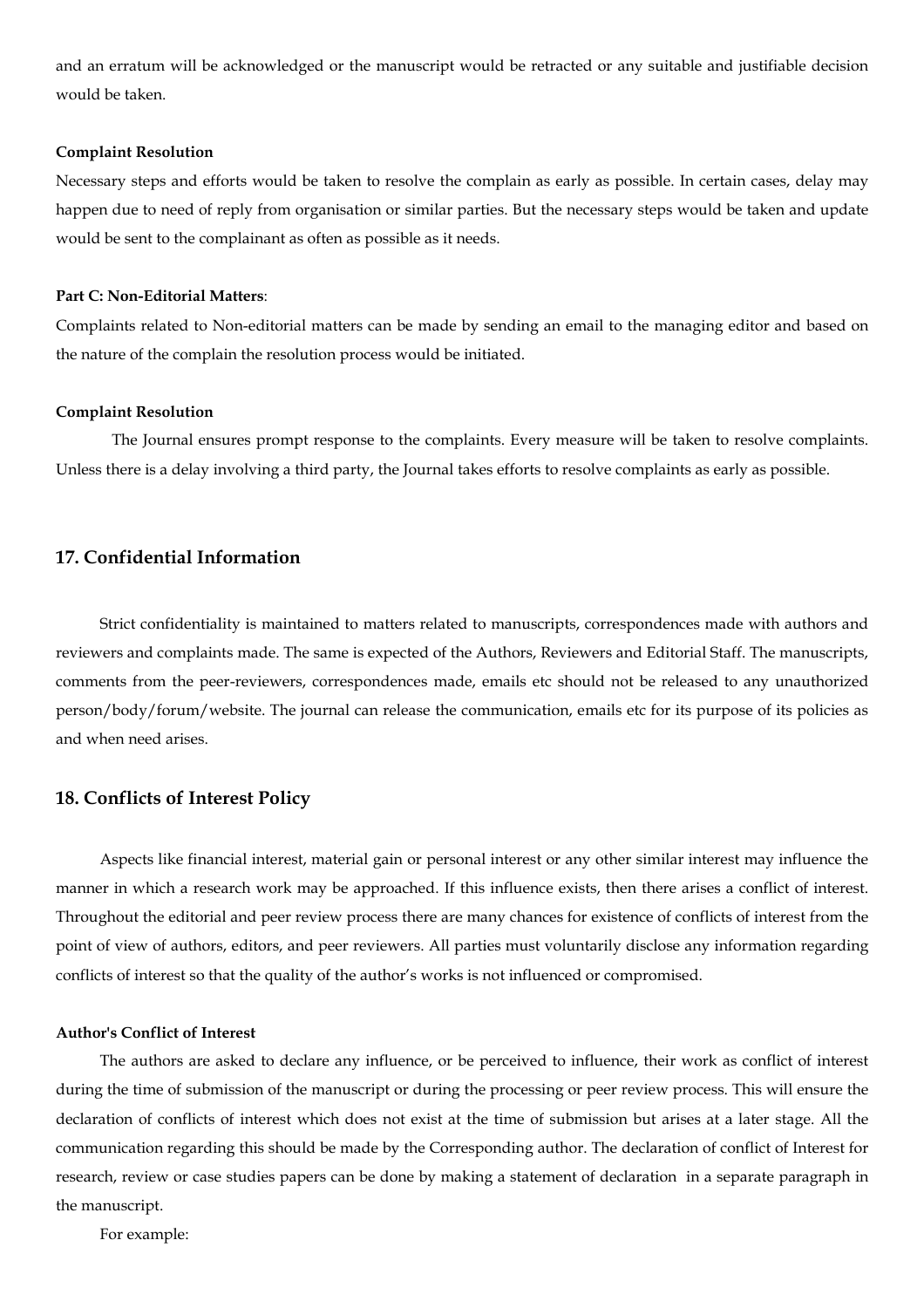"We declare that there is no conflict of interest over any financial or personal interests that would affect the validation of the work of the author". The sentences can also be similar but should convey exactly the same meaning. If there is any existence of conflict of interest, it should be either communicated to the a editor before publishing or after publishing and necessary action would be taken accordingly.

The corresponding author can also declare similar conflict of interest paragraph "We declare the following conflicts of interests: Author ABC is a part-time paid consultant for XYZ Corporation. Author PQR is on the advisory board of RST Company and has received fees as an advisory board member."

### **Editor's Conflicts of Interest**

Editors of the Journal are also bound by the Conflict of Interest policy of the Journal. They have to make a general declaration of conflict of interest if any at the time of assuming responsibility as the Editor and also specifically whenever a conflict arises during the review process of manuscripts.

To avoid potential conflicts of interest that may arise in special cases like the Editor in Chief or one of the Editors submitting a manuscript for publication, the Journal ensures that the said manuscripts will be sent to an editor whose identity will not be revealed to the authors under consideration.

If the author of a manuscript is related to an editor personally or professionally the Journal will take care to send the manuscript to another advisory editorial board member to ensure blind peer review process.

#### **Peer reviewer's Conflicts of Interest**

The Peer reviewers are also required to declare the conflicts of interest, if any, while submitting the review comments, failing which the review done by the peer reviewer will become invalidated. Nevertheless, even in case of existence of a conflict of interest, if it is declared, then the review is validated.

## **19. Consent for Copyrighted Material**

If authors wants to use any content , that are already been published or will be published elsewhere, they should acknowledge or cite the source of such material .If any permission needed for this reproduction, it is the author's responsibility to obtain all permissions prior to publication. This also includes author's own previously published material, even if author's are not the copyright holder. It is the author's responsibility to pay any fees associated with publishing data from another source.

As IJLPR screens manuscripts for plagiarism using the available softwares during the processing of manuscript, there are lot of chances for detecting those materials for any further action .So authors are requested to be aware of this and execute this with much more attention and seriously.

The author should retain a written consent from a patient if the author finds it essential to use information like name, address, medical history, clinical findings, and reports of investigations etc, of the patient in the manuscript for the purpose of research.

Copyrighted material can be reproduced, if required by the author, on getting written permission from the copyright owner, and submitting it along with the Copyright Assignment Form.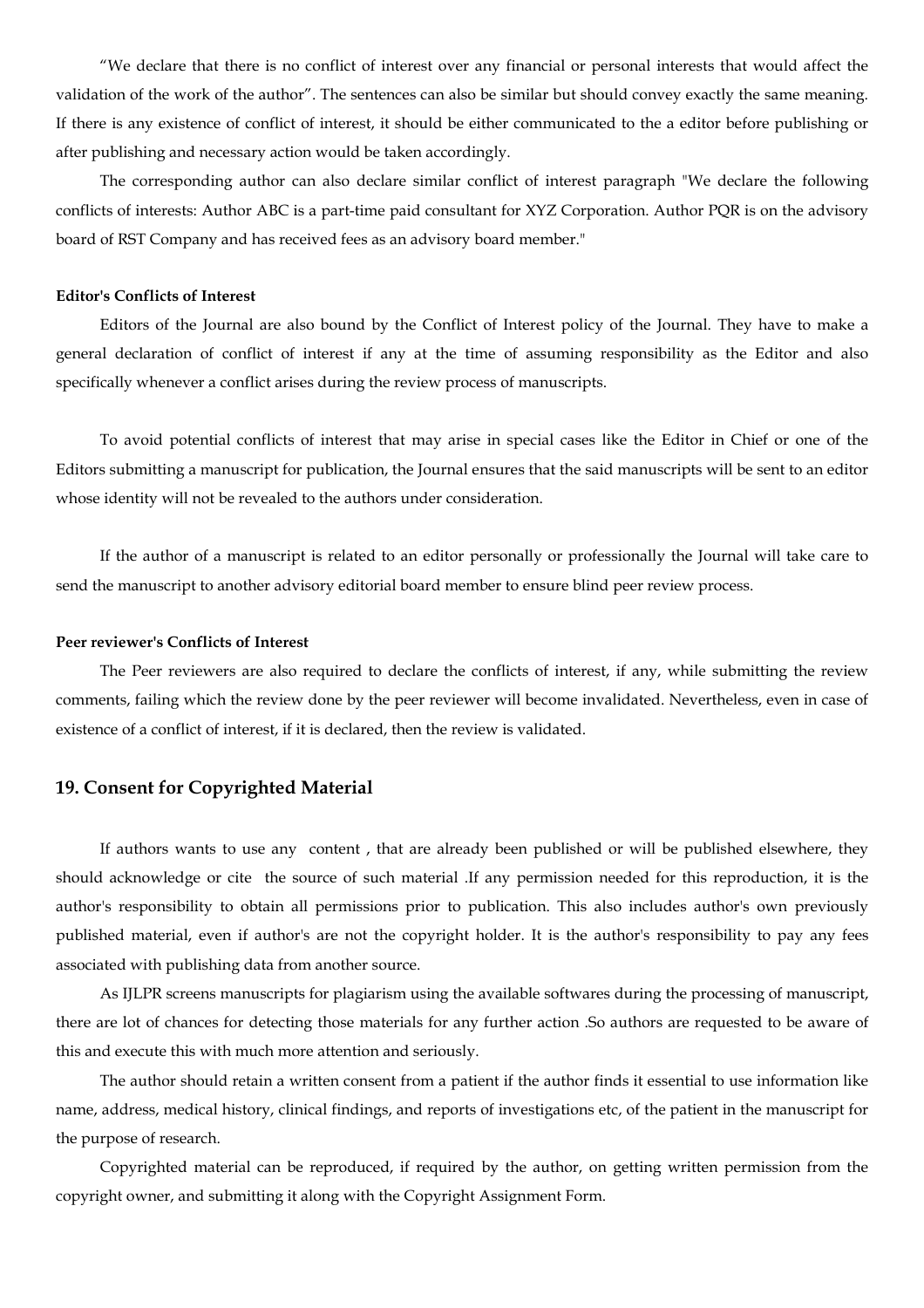## **20. Copyright Policy**

The copyright of all the manuscripts published by the IJLPR Journal are retained by the IJLPR journal. The copy right transfer and Agreement Forms submitted by the authors will vouch that all the publications are original works of the respective authors, unpublished/not considered for publication elsewhere.

The complete copy right transfer and agreement form (CTA) can be accessed from the link click here

Some of the features of the CTA are:

- 1. The author transfers the copy right of the submitting manuscript to the journal. He/She is free to use their published manuscript with appropriates citation to our journal without any commercial interest. If any commercial gain exists, the author or any other parties need to get written permission to use the same.
- 2. The Conflict of Interest and/or Financial Disclosure should be mentioned in the manuscript. The latter is to declare any financial assistance received from any institution or organization for the conduct of the research.
- 3. All articles published in IJLPR Journals are open-access articles, published and distributed under the terms of the Creative Commons Attribution 4.0 International Public License, which permits reproduction, distribution, derives and non commercial use, provided the original work is properly cited and authors and publisher are properly identified. The details of the Creative Commons Attribution license can be obtained from the link https://creativecommons.org/licenses/by-nc-sa/4.0/.
- 4. Authors and co authors are bound to abide all rules and regulations which includes amended rules then and there without any conditions or restrictions. At any time either during process or after publishing if IJLPR confirms the unethical practice suitable necessary action would be executed.
- 5. All manuscript would be subjected to double blind peer review by anonymous 2-3 reviewers.

## **21. Digital Preservation Policy**

The manuscript published by IJLPR Journals is in electronic format. The manuscripts and journals are published online without any print edition (Print version if published in future it would be mentioned in our journal web page). The Policy for digital content preservation are as follows and the policy will be reviewed and adapted to available technologies at regular intervals.

- 1. The Published full text of the manuscript would be available in PDF format.
- 2. Achieving of the earlier issues will be made in the respective web pages.
- 3. All our electronic content (websites, journals, manuscripts etc.) is stored by our publisher UBI journal publishers with their designated servers and a suitable back up is made for the safety of the content if any mishap such as hacking etc happens on three different servers. Content on one server is online and accessible to the readers. The copy of the same live content is kept as a backup on two other servers. In case of failure of one server, any one of the other servers can be made online and all websites and journals will be live within less than 24-36 hours.
- 4. With authors and readers support, we will continue to publish all our journals for a very long time. If due to some rare, unfortunate circumstances we are forced to stop publishing a journal, the manuscripts published in that journal will be perpetually kept online and accessible to the readers as possible.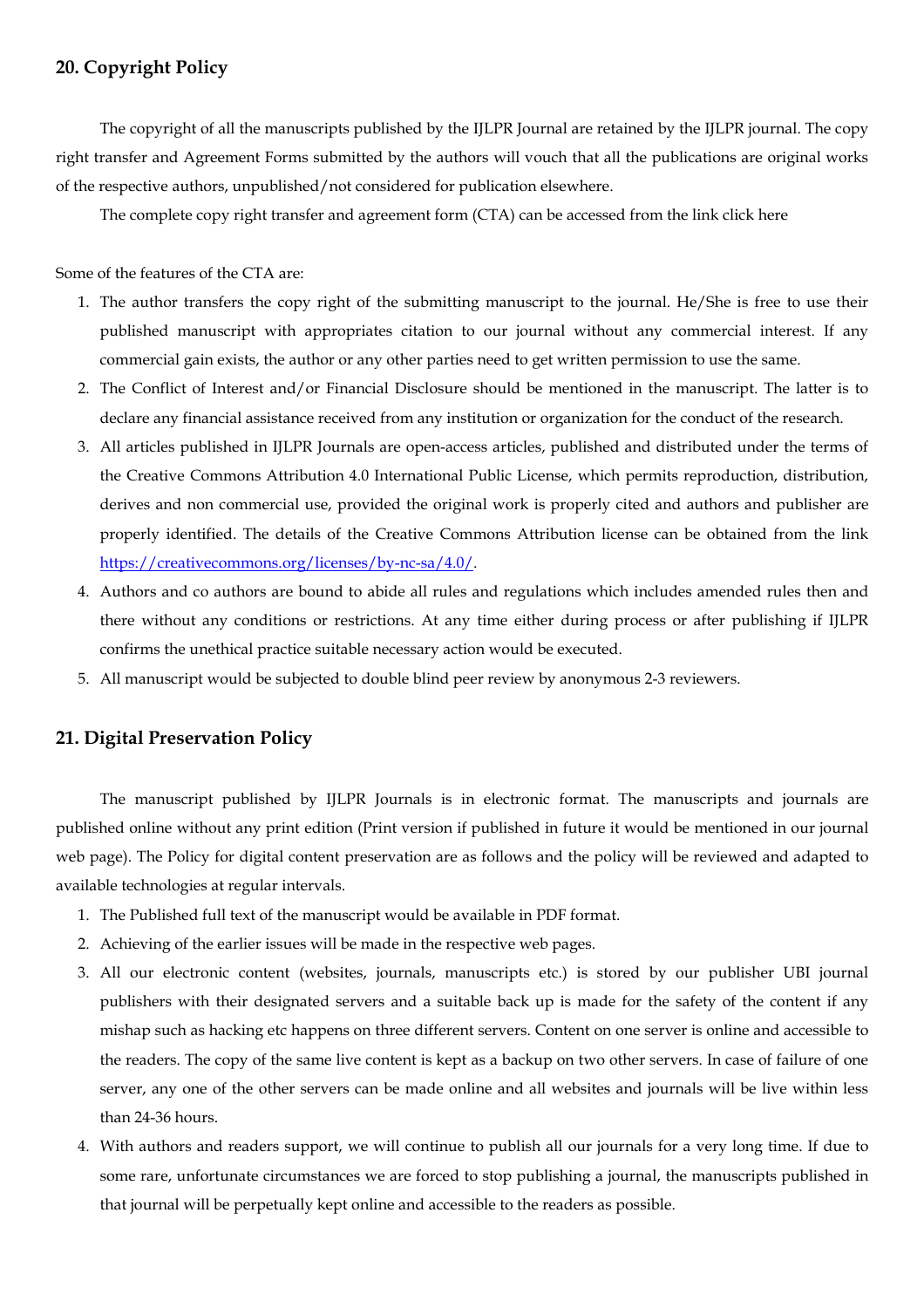5. Self-Archiving: If the journal stops publishing, the journal domain, the website and all the content will be kept in their original form for a period of 10 years. After 10 years the content will be moved to another archive created thereof — IJLPR Full Archive — where it will be kept online and publicly accessible. This archive would be created to preserve all the digital content (especially published manuscripts) perpetually.

## **22. Corrections and Retraction Policy**

### **(1) Article Withdrawal**

Author's may realize the need to make corrections or to withdraw a manuscript after submitting it. To facilitate this justifiable requirement the Journal has devised its Corrections and Withdrawal Policy.

According to this policy, the author can withdraw the manuscript at any time before its publication in its final form or during peer review process. The author has to submit a withdrawal request by email to the Editorial Office stating proper reason and decision would be taken by the editor and proceeded accordingly .If the publisher/Editor decides to withdraw the article due to reasons like plagiarism, duplicate or multiple publication, manipulation of data and any other such fraudulent acts and email would be sent to the author for proper explanation and further rectification. If not satisfied or no response from the author, editor or the publisher just removes the article on leaving a note with the information regarding the withdrawal. A note email may be sent to the affiliating institute/department/university/academic superiors of the author about the author's unethical practice (if any).

### **(2) Article Corrections**

An errata or corrigenda or addenda will be published in case of discovery of a major or significant error in a manuscript after its publication. This is done with the consent of both the publisher and the author. However minor errors which do not affect the content in a big way would be ignored. To avoid existence of error in the published paper, the corrected manuscript will be replaced for its PDF version as soon as the manuscript is corrected. This helps the readers /users to have corrected manuscript at the earliest.

Though the corrections are made directly to the content by altering the existing version, the details of the correction will be available in the erratum page, towards maintaining the integrity of the published content .

"Errata" refers to corrections pertaining to major typographical errors or mistakes in figures and overlooked proof corrections or errors in details regarding the identity of the author.

"Corrigenda" refers to corrections of factual errors that may invalidate the main contents of the paper. Errors noticed by readers, can be represented through "Letter to Editor" and after reviewing the nature and accuracy of the errors pointed out; the required changes will be published along with the comments of the reader given in the "Letter to the Editor"

"Addenda" refers to addition of very important content which has been omitted by mistake during the editorial process. The content of the Addenda will also be peer-reviewed before publication and a request for Addenda is entertained only in cases of utmost importance.

### **(3) Article Retraction**

The publisher can withdraw/retract the article due to reasons like plagiarism, duplicate or multiple publications, manipulation of data, conclusions arrived on a faulty or illogical rationale and any other such fraudulent